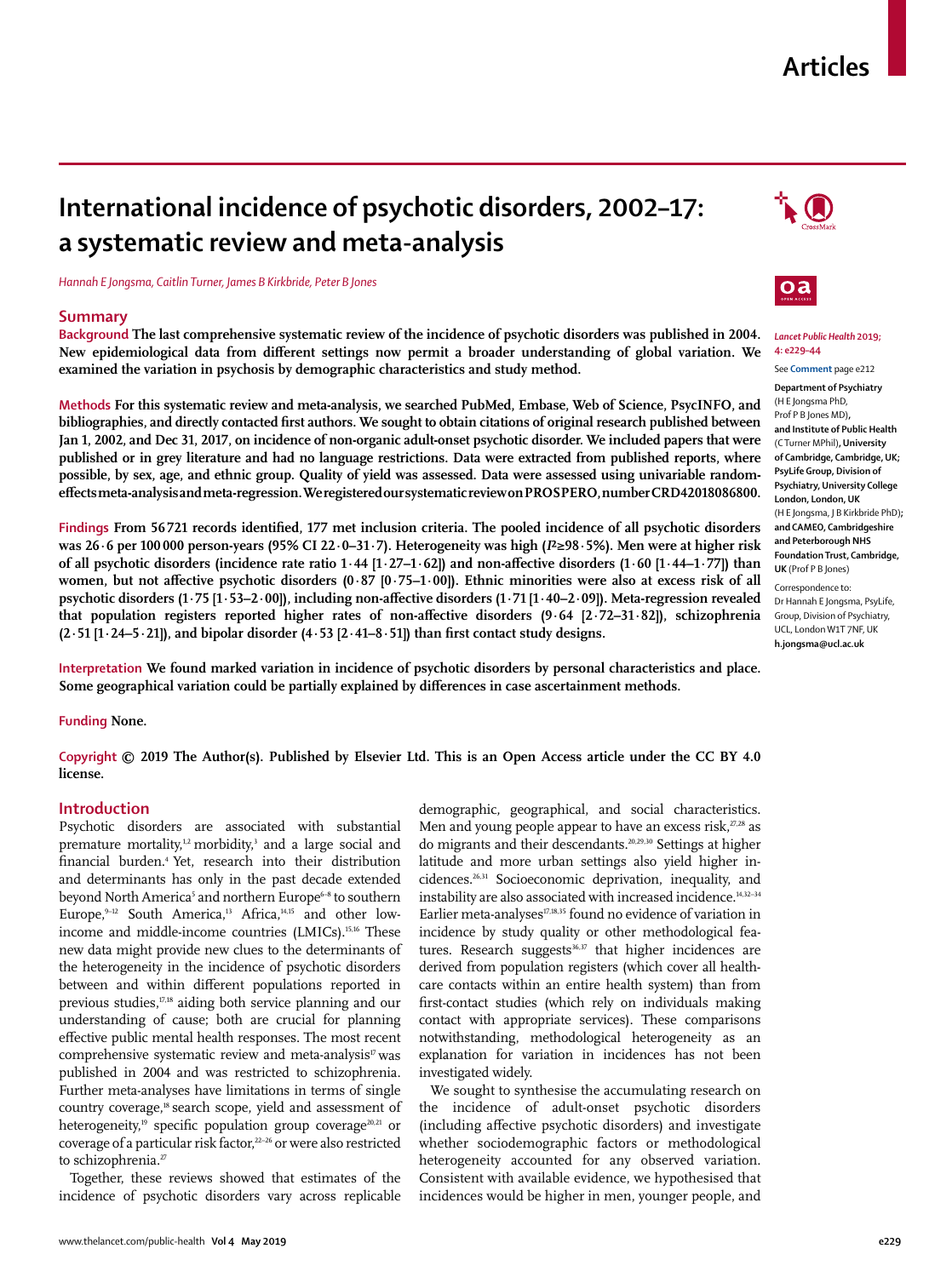#### **Research in context**

## **Evidence before this study**

We searched PubMed and Web of Science (appendix p 4) for international systematic reviews and meta-analyses of the incidence of non-organic psychotic disorders in the general population, published since the last major review of the evidence (published in 2004). Our search yielded 156 results, of which 14 were meta-analyses. However, these commonly examined a single risk factor for psychotic disorders, such as migrant status, or synthesised evidence of incidence in a particular segment of the population, such as the elderly. Only one meta-analysis met all inclusion criteria and summarised incidence in the general population, but this study provided no assessment of heterogeneity.

### **Added value of this study**

To the best of our knowledge, this study is the first comprehensive systematic review and meta-analysis of the incidence of non-organic adult-onset psychotic disorders

those from ethnic minority groups, and in register-based studies.

For **study protocol** see [https://www.crd.york.ac.uk/](https://www.crd.york.ac.uk/prospero/display_record.php?RecordID=86800) [prospero/display\\_record.](https://www.crd.york.ac.uk/prospero/display_record.php?RecordID=86800) [php?RecordID=86800](https://www.crd.york.ac.uk/prospero/display_record.php?RecordID=86800)

See **Online** for appendix

#### **Methods**

## **Search strategy and selection criteria**

This systematic review and meta-analysis followed PRISMA guidelines<sup>38</sup> (appendix pp 2-3), including preregistering our protocol with PROSPERO (CRD42018086800) before extraction of data. Our method is based on a previous systematic review.<sup>18</sup>

We systematically searched PubMed, PsycINFO, Web of Science, and Embase, adapting a previously used search strategy<sup>18</sup> based on Cochrane Systematic Reviewing guidelines.39 This strategy used terms covering psychotic disorders and incidence and was adapted for each database (appendix p 4). We searched bibliographies of included citations and directly contacted authors to request data, where appropriate. We restricted our review to studies published between Jan 1, 2002, and Dec 31, 2017. We had no restriction on language of publication, study design, or publication status, although grey literature was only identified via published conference proceedings, author correspondence, and bibliographical searches.

Citations were considered eligible if they contained incidence data or data from which incidence could be derived (numerator and denominator); included patients (aged 18–64 years) diagnosed with a first episode of any psychotic disorder; were published between Jan 1, 2002, and Dec 31, 2017, and were published in the scientific or grey literature, online, or in print.

Two authors (HEJ, CT) carried out searches and screened the titles found to assess whether they met eligibility criteria, with definite or possible titles forwarded to duplicate independent abstract review and, if appropriate, full text review. Uncertainties about inclusion were resolved in done in 16 years and provides an update on the epidemiological landscape. For the first time, we also formally assessed if incidence of psychotic disorders varies by study type. Incidence varied substantially between settings: a 10 times variation in incidence was observed across diagnostic categories. We also found that studies with routine registers reported higher incidences of disorder than studies with a service-based design.

### **Implications of all the available evidence**

Variance in the incidence of psychotic disorders worldwide arises from both replicable social, demographic, and environmental determinants, and from methodological heterogeneity. Although most studies continue to be done in a handful of countries, future studies across more diverse settings will benefit from standardised methods to facilitate comparable estimates of incidence across the globe.

agreement with two senior authors with experience in epidemiological research and systematic reviewing (JBK, PBJ). The [study protocol](https://www.crd.york.ac.uk/prospero/display_record.php?RecordID=86800) is available online.

## **Data analysis**

Two authors (HEJ, CT) extracted data. Study-level data about study characteristics, rate-level data about incidences, and meta-level data on time period, study quality, study design, and diagnostic criteria (see below) were included.

The primary outcome was incidence per 100 000 person-years of all psychotic disorders (International Classification of Disease tenth edition [ICD-10] = equivalent, F20–33), non-affective disorders (F20–29), schizophrenia (F20), affective disorders (F30–33), bipolar disorder with psychosis (F30–31), psychotic depression (F32–33), or substance-induced psychosis (F1X.5). Included studies used a range of diagnostic classifications, including ICD-8, ICD-9, and ICD–10, and the Diagnostic and Statistical Manual of Mental disorders (DSM) versions 3-R and 4, and we assumed sufficient commonalities to pool citations (appendix p 5).

Where possible, we extracted summary-level incidence data on the exposures age, sex, ethnicity, and migrant status. Meta-level data on study design, study quality, and time period were recorded. Study design was divided into first-contact studies (which count the number of people attending the relevant service, and include first presentation, first diagnosis, first GP record, first admission, and first treatment), cohort studies, caseregister studies (with a dedicated national patient register), and studies with a general population register covering an entire health system. Time period was defined as the median year of the case ascertainment period. Where incidences were not directly reported, we derived them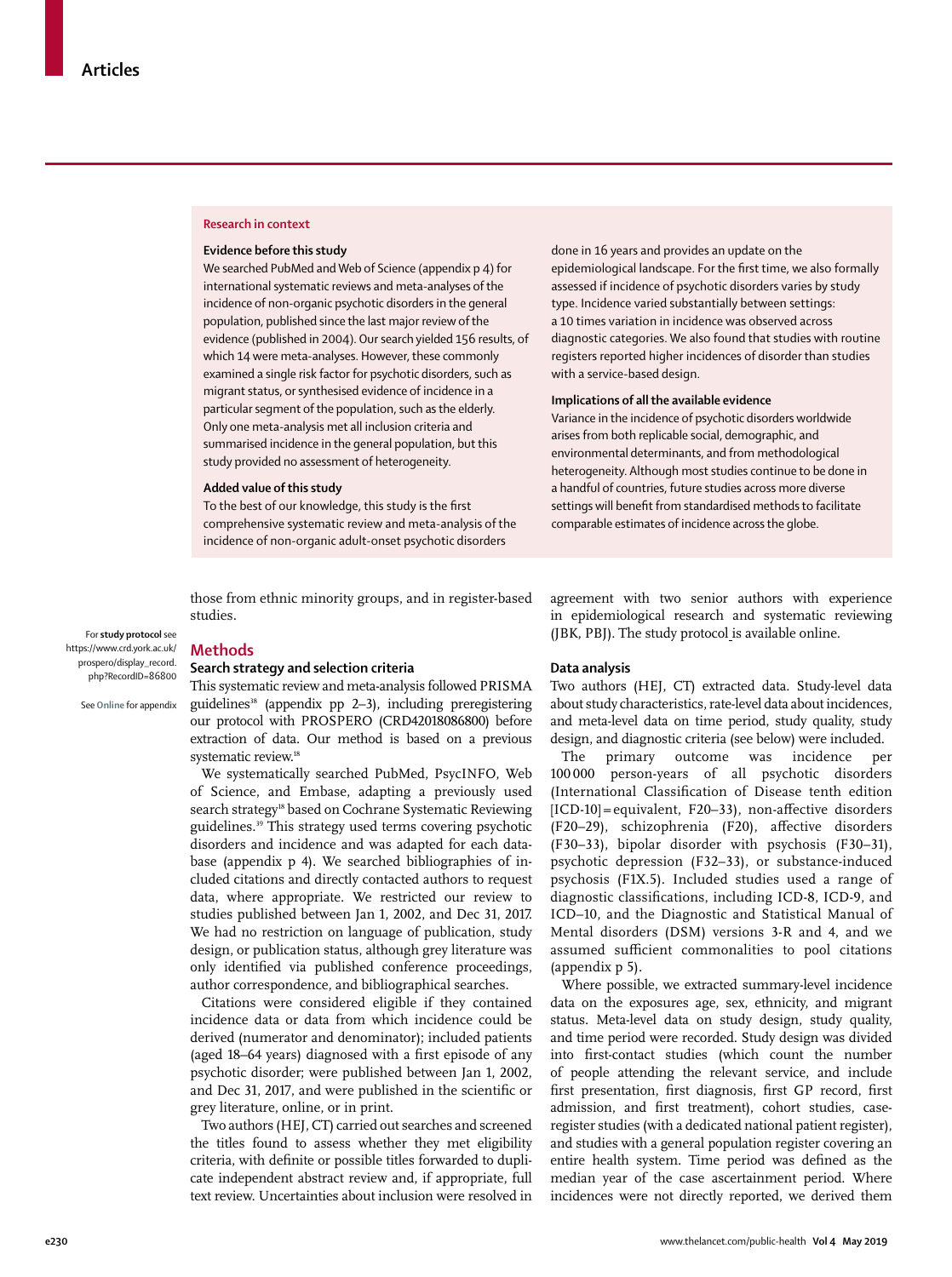from ancillary information wherever possible. Where citations reported overlapping data from the same study or population, we used set criteria to establish inclusion (appendix p 4).

The full [spreadsheet](https://doi.org/10·17605/OSF.IO/2T7X4) containing all study-level, ratelevel, and meta-level data is available online.

Two independent raters (HEJ, JBK or CT) assessed study quality according to seven previously published criteria:<sup>18</sup> designation of a defined catchment area, accurate reporting and reliable source of denominator data, population-based case finding, standardised research diagnosis used, masking (of the clinician) to demographic variables, inclusion criteria stated, and inclusion of a leakage study (appendix p 4).

We first did a narrative synthesis of the yield. Based on previous meta-analyses, $77,18$  we anticipated high levels of heterogeneity and therefore specified use of randomeffects meta-analysis and meta-regression a priori to quantify this heterogeneity. When five or more incidences could be pooled, we did random-effects meta-analyses using the DerSimonian and Laird method,<sup>40</sup> grouping citations by study design. We transformed incidence rates to their natural logarithm and entered into meta-analyses with corresponding standard errors (SE)s. If no SE could be derived, we retained studies for narrative synthesis only. For assessments of differences in incidence by sex and ethnicity, we estimated incidence rate ratios (IRRs), transformed them to their natural logarithm, and entered them into meta-analyses with their corresponding SEs.

We assessed statistical heterogeneity using the *Q* test and quantified using the *I*² statistic, which identifies the proportion of the observed variance that reflects real differences in effect size. We examined evidence of small study effects (including publication bias) by visual inspection of funnel plots and formal testing using Egger's test for which at least 10 estimates were available.<sup>41</sup> We did random-effects meta-regression to explore whether heterogeneity was associated with study quality, study design, or time period.

We did meta-analyses in Stata (version  $13)^{42}$  using the metan and admetan commands. We did meta-regressions using the metareg package, and we did funnel plots and Egger's tests using the metafunnel and metabias packages.

We chose to display pooled estimates to prevent ad-hoc summaries of data but considering the high expected heterogeneity, the emphasis in interpretation of results is on the variation in incidences.

# **Role of the funding source**

There was no funding source for this study.

## **Results**

We retrieved 56721 records of which 177 met inclusion criteria (figure 1; table); 93 (53%) of 177 had sufficient data available for meta-analysis and meta-regression. Most studies (140 [79%] of 177) were done in Europe, with 14 (8%) done in North America. Few studies were done in Asia

(11 [6%]), the Middle East (seven [4%]), Australia, Latin or South America (four [2%] each), or Africa (two [1%]). Two citations covered more than one continent.<sup>15,55</sup> Citations examining psychosis in young people (26 [15%]), comorbid groups (12 [7%]), the army (seven [4%]), a prison population (one [<1%]), and post-partum psychosis (five [3%]) are synthesised in the appendix (pp 8–12) because they are not representative of the general population. The most frequently studied diagnostic outcome was schizophrenia (86 [49%]), followed by all non-affective disorders (66 [37%]) and all psychotic disorders (59 [33%]). Any affective psychotic disorder as an outcome was less frequently studied (32 [18%]), although we identified 40 (22%) citations of bipolar disorder with psychosis and 15 (8%) citations of psychotic depression. Six (3%) citations examined substance-induced psychosis.

For **full data spreadsheet** see [https://doi.org/10·17605/OSF.](https://doi.org/10·17605/OSF.IO/2T7X4) [IO/2T7X4](https://doi.org/10·17605/OSF.IO/2T7X4) 

The largest study in this Article<sup>48</sup> included 69690 cases, and the smallest study<sup> $47$ </sup> identified eight cases. The middle



*Figure 1:* **PRISMA flowchart**

\*Citations derived from Kirkbride and colleagues,18 which cover England onlyfrom 2002–09.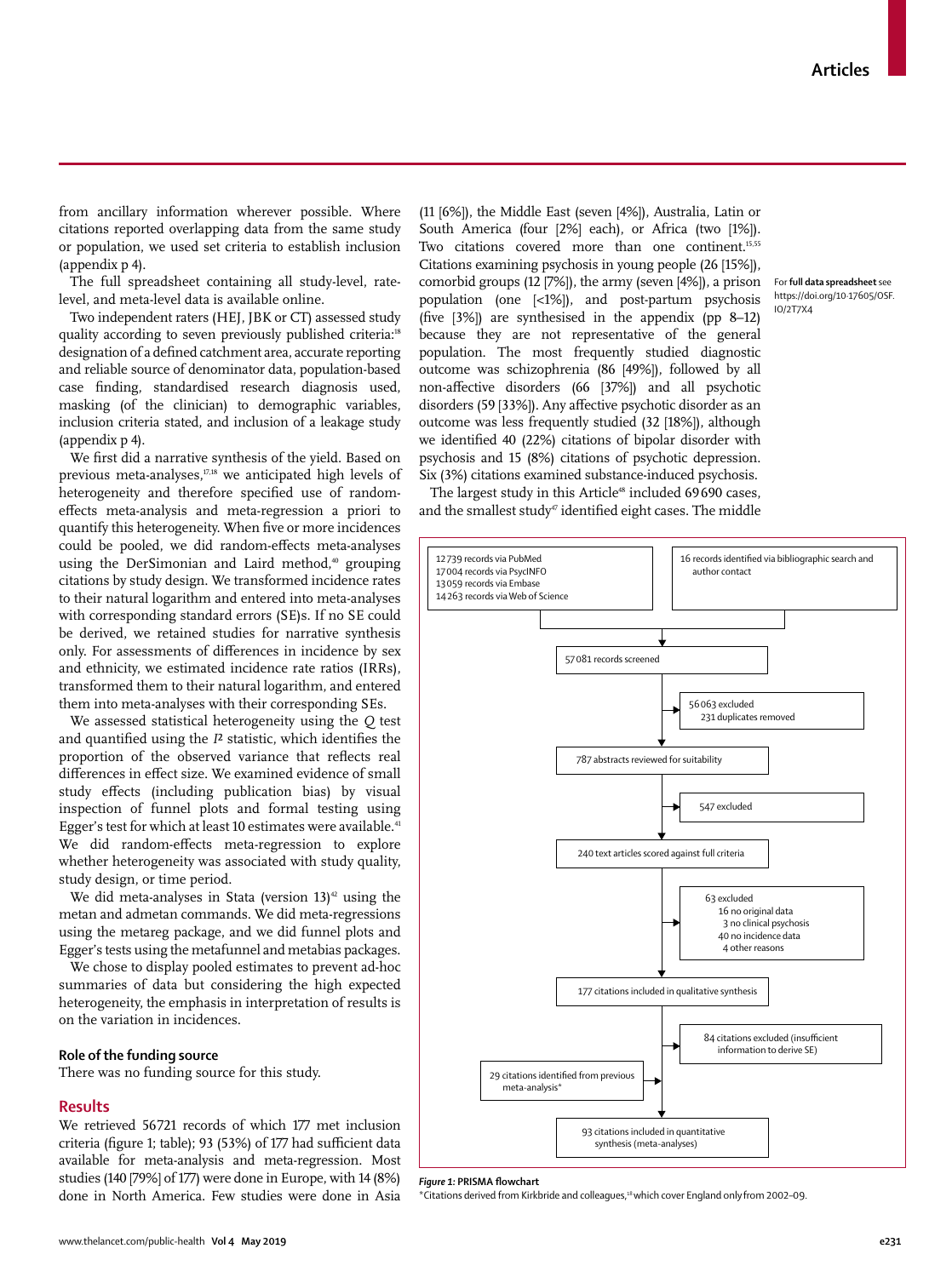|                                           | Country     | Period    | <b>Type</b>            | Diagnostic<br>confirmation                                       | Diagnostic<br>classification | Diagnostic<br>outcomes                            | Number of<br>cases |
|-------------------------------------------|-------------|-----------|------------------------|------------------------------------------------------------------|------------------------------|---------------------------------------------------|--------------------|
| Tsuchiya et al 2002 <sup>61*</sup>        | Denmark     | 1980-97   | First admission        |                                                                  | ICD-8, ICD-10                | Schz                                              | Unknown            |
| Hanoeman et al 2002 <sup>62*</sup>        | Surinam     | 1992-93   | First admission        | Medical records                                                  | DSM-3-R                      | Schz, schzp                                       | 73                 |
| Selten et al 2002 <sup>63+</sup>          | Netherlands | 1970-92   | Case register          | None                                                             | ICD-8, ICD-9                 | Schz                                              | Unknown            |
| Baldwin et al 2002 <sup>64</sup> ‡        | Ireland     | 1995-2000 | First contact          | SCID or medical records                                          | DSM-4                        | FEP                                               | 69                 |
| Scully et al 2002 <sup>65*</sup>          | Ireland     | 1995-2000 | First contact          | SCID or medical records                                          | $\ldots$                     | FEP                                               | 69                 |
| Boydell et al 2003 <sup>66*</sup>         | England     | 1965-97   | Case register          | Case notes plus OPCRIT                                           | Combination                  | Schz,                                             | 623; 385           |
| Smith et al $2003^{67}$ ‡                 | Canada      | 1907-13   | First admission        | Clinical records                                                 | DSM-4                        | Schz, schzp, bpd                                  | 831                |
| Singh et al 2003 <sup>68</sup>            | England     | 2000      | First contact          | Interview, questionnaire,<br>case notes                          | $\ldots$                     | FEP                                               | 295                |
| Selten et al 2003 <sup>69</sup>           | Netherlands | 1990-96   | Case register          | Discharge summary                                                | $ICD-9$                      | Bpd, pd                                           | 14749              |
| Cantor-Graae et al<br>200370‡             | Denmark     | 1970-98   | Population<br>register | None                                                             | ICD-8, ICD-10                | Schz                                              | 10244              |
| Baldwin et al 2003 <sup>71</sup> ‡        | Ireland     | 1995-2002 | First contact          | SCID or clinical records                                         | DSM-4                        | FEP, non-aff,<br>schiz, aff, bp, pd,<br>other     | 146                |
| Proctor et al 2004 <sup>72</sup>          | England     | 1998-2001 | Case register          | Chart diagnosis                                                  | $ICD-10$                     | FEP, non-aff, schz,<br>aff, bp, pd, sip,<br>other | 227                |
| Sipos et al 2004 <sup>73</sup>            | Sweden      | 1989-2001 | First admission        | None                                                             | ICD-9, ICD-10                | Non-aff, schz                                     | 1950               |
| Chien et al $2004^{74}$                   | Taiwan      | 1997-2001 | First contact          | None                                                             | $ICD-9$                      | Schz                                              | 419                |
| Boydell et al 2004 <sup>75*</sup>         | England     | 1988-97   | Combination            | Case records using OCCPI                                         | <b>RDC</b>                   | Schz                                              | 222                |
| Veen et al 2004 $76$                      | Netherlands | 1997-99   | First contact          | Diagnostic meeting                                               | DSM-4                        | FEP, non-aff, aff,<br>oth                         | 181                |
| Singh et al 2004 <sup>77</sup>            | England     | 1992-94   | First contact          | Interview, SCAN or SANS<br>and OCCPI or OPCRIT                   | $ICD-10$                     | FEP, non-aff, schz,<br>aff, sip, oth              | 168                |
| Sailas et al 2005 <sup>78</sup> §         | Finland     | 1984-94   | Cohort                 | None                                                             | Other                        | FEP                                               | 71                 |
| Harris et al 200579*†                     | Australia   | $\ddotsc$ | First<br>presentation  | Consensus                                                        | DSM-4, ICD-10                | FEP, schz, aff                                    | 94                 |
| Sundquist et al 2005 <sup>80</sup> ‡      | Sweden      | 1997-99   | Population<br>register | None                                                             | $ICD-9$ , $ICD-10$           | FEP, pd                                           | 6163               |
| Nager et al 2005 <sup>81</sup>            | Sweden      | 1986-97   | Cohort                 | None                                                             | ICD-9, ICD-10                | FEP                                               | 339                |
| Laursen et al 2005 <sup>82</sup> ‡        | Denmark     | 1952-87   | Population<br>register | None                                                             | ICD-8, ICD-10                | Schz, schza, bp                                   | 18147              |
| Selten et al 2005 <sup>83</sup>           | Surinam     | 2002-03   | First contact          | CASH interview, panel<br>discussion                              | DSM-4                        | <b>FEP</b>                                        | 64                 |
| Nixon et al 2005 <sup>84</sup>            | England     | 1881-1994 | Combination            | Case notes                                                       | <b>RDC</b>                   | Schz                                              | 41                 |
| Qin et al 2005 <sup>85</sup>              | Denmark     | 1950-87   | Population<br>register | None                                                             | ICD-8, ICD-10                | Non-aff, schz                                     | 795                |
| Allardyce et al 2005 <sup>86</sup>        | Scotland    | 1989-93   | First admission        | Case record                                                      | $ICD-9$                      | FEP                                               | 5838               |
| Cantor-Graae et al 2005 <sup>87</sup>     | Sweden      | 1999-2001 | First contact          | Clinical, case records,<br>additional data                       | DSM-4                        | FEP, non-aff                                      | 150                |
| Baldwin et al 2005 <sup>43</sup>          | Ireland     | 1995-2003 | First contact          | SCID or clinical diagnosis                                       | DSM-4                        | FEP, non-aff, schz,<br>aff, bpd, pd, oth          | 194                |
| Kennedy et al 2005a <sup>88</sup>         | England     | 1965-99   | Combination            | Case notes plus OPCRIT                                           | DSM-4                        | <b>Bpd</b>                                        | 246                |
| Kennedy et al 2005b <sup>89*</sup>        | England     | 1965–99   | Combination            | Case notes plus OPCRIT                                           | DSM-4, ICD-10                | Bpd                                               | 246; 235           |
| Lloyd et al 2005 <sup>90</sup> ‡          | England     | 1997-99   | First contact          | Interview (SCAN, SANS,<br>modified PPHS),<br>consensus diagnosis | $ICD-10$                     | <b>Bpd</b>                                        | 75                 |
| Leão et al 2006 <sup>8</sup> <sup>+</sup> | Sweden      | 1992-99   | Population<br>register | None                                                             | ICD-9, ICD-10                | Non-aff                                           | Unknown            |
| Bray et al 2006 <sup>91</sup>             | Canada      | 1975-85   | First contact          | None                                                             | $ICD-10$                     | Schz                                              | 1962               |
| Payne et al 2006 <sup>92</sup>            | Canada      | 1993-95   | First admission        | Clinical records                                                 |                              | Non-aff                                           | 146                |
| Drukker et al 2006 <sup>93</sup>          | Netherlands | 1993-2002 | Case register          | None                                                             | DSM-4                        | Schz                                              | 98                 |
| Turner et al 200694**                     | England     | 1999-2002 | First admission        | Case notes, ratified by<br>psychiatrist                          | $ICD-10$                     | Non-aff, schz                                     | 62                 |
| Mahmmood et al 2006 <sup>95</sup>         | England     | 2005-05   | First contact          | Unknown                                                          | $\cdots$                     | FEP<br>(Table continues on next page)             | 303                |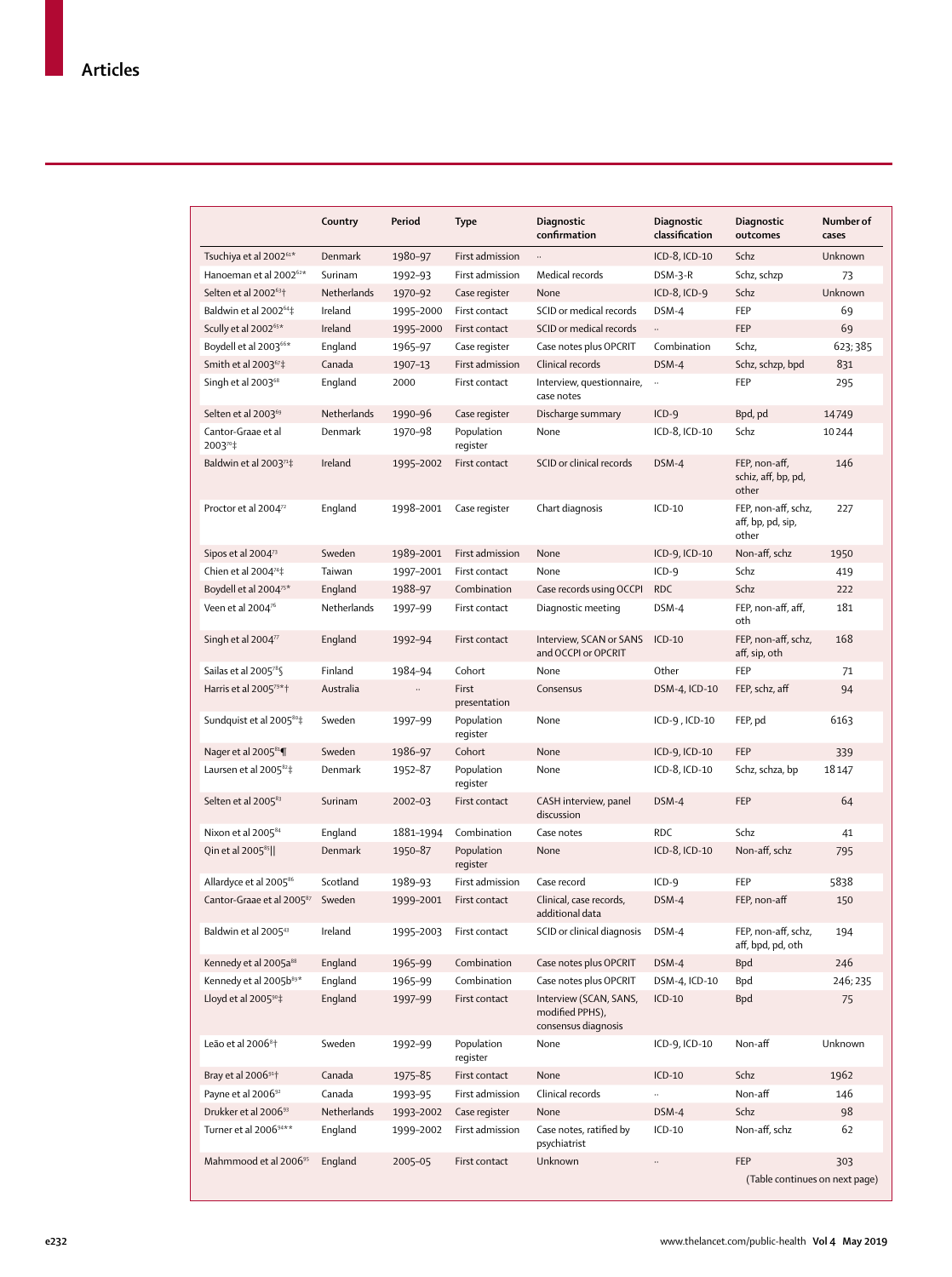|                                              | Country       | Period    | Type                   | Diagnostic<br>confirmation                                      | <b>Diagnostic</b><br>classification | Diagnostic<br>outcomes            | Number of<br>cases |
|----------------------------------------------|---------------|-----------|------------------------|-----------------------------------------------------------------|-------------------------------------|-----------------------------------|--------------------|
| (Continued from previous page)               |               |           |                        |                                                                 |                                     |                                   |                    |
| Westman et al 2006 <sup>96</sup> ‡           | Sweden        | 1997–98   | Population<br>register | None                                                            | ICD-9, ICD-10                       | FEP                               | 10800              |
| Munk-Olsen et al 200697                      | Denmark       | 1955-90   | Population<br>register | None                                                            | ICD-8, ICD-10                       | Non-aff, schz                     | 166                |
| Smith et al 2006 <sup>44</sup>               | Canada        | 1902-13   | First admission        | Clinical records                                                | DSM-4                               | Schz, schza, schp,<br>oth         | 807                |
| Amminger et al 2006 <sup>98</sup> †          | Australia     | 1997-2000 | First treatment        | Youth assessment team,<br>random sample SCID or<br><b>RPMIP</b> | DSM-4                               | FEP                               | 1019               |
| Veling et al 2006 $^7$                       | Netherlands   | 1997-2005 | First contact          | Diagnostic meeting                                              | DSM-4                               | Non-aff                           | 181                |
| Morgan et al 2006 $99\ddagger$               | England       | 1997-99   | First contact          | Interview (SCAN), case<br>notes, consensus meeting              | $ICD-10$                            | FEP, schz                         | 592                |
| Fearon et al 2006 <sup>100*</sup>            | England       | 1997-99   | First contact          | Interview (PSE SCAN),<br>case notes (IGC SCAN)                  | $ICD-10$                            | FEP, schz, bpd, pd,<br>oth        | 568                |
| Gould et al 2006 <sup>101</sup>              | England       | 1997-99   | First<br>presentation  | WHO screening for<br>psychosis plus OPCRIT                      | $ICD-10$                            | FEP                               | 111                |
| Kirkbride et al 2006 <sup>6</sup>            | England       | 1997-99   | First contact          | SCAN, consensus panel                                           | DSM-4                               | FEP, non-aff, schz,<br>aff, sip   | 568                |
| Zipursky et al 2006 <sup>102</sup>           | England       | 1997-99   | First contact          | SCAN, consensus panel                                           | DSM-4                               | FEP, schz                         | Unknown            |
| Li et al 2007 <sup>103</sup>                 | Sweden        | 1984-2004 | Population<br>register | None                                                            | ICD-9, ICD-10                       | FEP                               | 40228              |
| Schimmelmann et al<br>2007104*               | Australia     | 1998-2000 | First admission        | SCID and clinical<br>diagnosis comparison                       | DSM-4                               | FEP                               | 636                |
| Laursen et al 2007105                        | Denmark       | 1995-87   | Population<br>register | None                                                            | ICD9, ICD-10                        | Schz, bpd                         | 17787              |
| Ajdacic-Gross et al<br>2007106+              | Switzerland   | 1977-2005 | Case register          | None                                                            | $ICD-8$ , $ICD-9$                   | FEP, schz                         | 7230               |
| Andersen et al 2007107                       | Norway        | 1887-2005 | First admission        | Case records                                                    | $ICD-10$                            | Schz, aff                         | 64                 |
| Harlow et al 2007 <sup>108</sup>             | Sweden        | 1987-2001 | Cohort                 | None                                                            | $ICD-8$ , $ICD-9$                   | Non-aff, schz,<br>schza, bpd      | 2134               |
| Juvonen et al $2007^{109}$                   | Finland       | 1950-59   | Population<br>register | Case notes (2 experts)                                          | DSM-4                               | Schz                              | 807                |
| Cantor-Graae et al<br>2007a <sup>110</sup> ‡ | Denmark       | 1986-2006 | Population<br>register | None                                                            | ICD-8, ICD-10                       | Schz                              | 4609               |
| Cantor-Graae et al<br>2007b <sup>111</sup> ‡ | Denmark       | 1970-2001 | Population<br>register | None                                                            | ICD-8, ICD-10                       | Schz                              | 10779              |
| Leão et al 2007 <sup>112*</sup> 1            | Sweden        | 1995-98   | Population<br>register | None                                                            | ICD-9, ICD-10                       | Non-aff, aff                      | Unknown            |
| Kikbride et al 2007a113                      | England       | 1997-99   | First contact          | SCAN, consensus panel                                           | $ICD-10$                            | FEP, non-aff, aff                 | 295                |
| Menezes et al 2007 <sup>13</sup>             | <b>Brazil</b> | 2002-2004 | First contact          | SCID-I or case notes                                            | DSM-4                               | FEP, non-aff, aff                 | 367                |
| Kirkbride et al 2007b114‡                    | England       | 1997-99   | First contact          | SCAN, consensus panel                                           | $ICD-10$                            | Non-aff, schz, oth                | 218                |
| Stain et al 2008 <sup>115†</sup>             | Australia     | 2001-2005 | First contact          | Case notes                                                      | Other                               | Oth                               | 308                |
| Boonstra et al 2008116                       | Netherlands   | 2002      | First contact          | Clinical diagnosis                                              | DSM-4                               | Non-aff                           | 75                 |
| Crebbin et al 2008117*                       | England       | 1998-2005 | Case register          | Chart diagnosis                                                 | $ICD-10$                            | FEP, schz, pd                     | 540                |
| Farquhar et al 2008 <sup>45</sup>            | Wales         | 1875-2005 | First admission        | Case records                                                    | $ICD-10$                            | Schz, schza, aff,<br>bpd, pd, oth | 579                |
| Pelayo-Teran et al 2008 <sup>10</sup>        | Spain         | 2001-05   | First contact          | SCID-I                                                          | DSM-4                               | Non-aff                           | 174                |
| Castagnini et al 2008118*                    | Denmark       | 1996      | Case register          | None                                                            | $ICD-8$                             | Schz, bpd, oth                    | 11126              |
| Burns et al 2008 <sup>14</sup>               | South Africa  | 2005      | First<br>presentation  | Case records                                                    | DSM-4                               | FEP                               | 160                |
| Weiser et al 2008119                         | Israel        |           | Population<br>register | None                                                            | ICD-9, ICD-10                       | Schz                              | 1686               |
| Veling et al 2008120                         | Netherlands   | 1997-2005 | First contact          | Diagnostic meeting                                              | DSM-4                               | FEP, non-aff, bpd,<br>pd, oth     | 466                |
| Kirkbride et al 2008a <sup>121</sup> ‡       | England       | 1997-99   | First contact          | SCAN, consensus panel                                           | $ICD-10$                            | Schz                              | 148                |
|                                              |               |           |                        |                                                                 |                                     | (Table continues on next page)    |                    |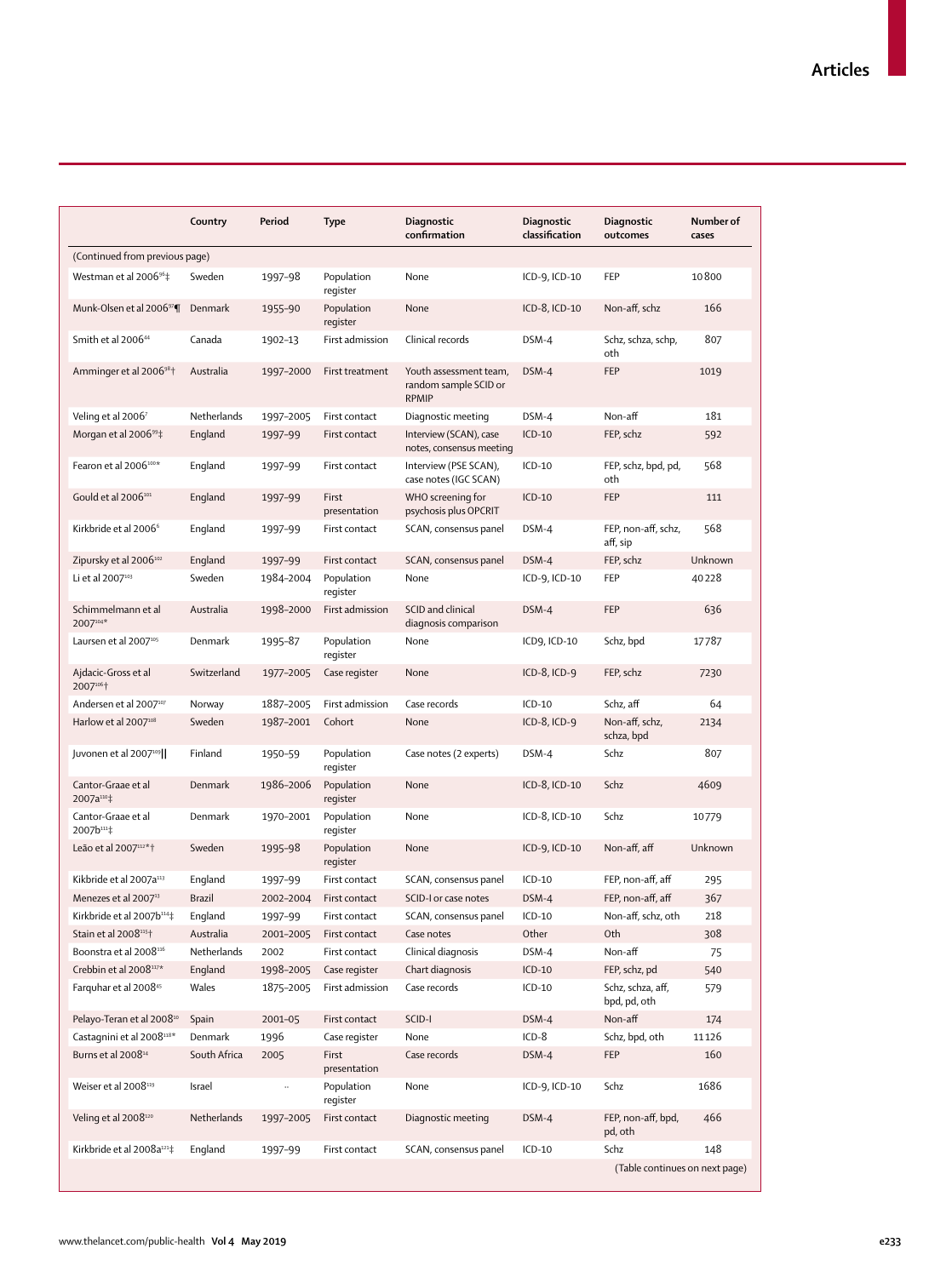|                                              | Country            | Period     | Type                     | Diagnostic<br>confirmation                                | Diagnostic<br>classification | Diagnostic<br>outcomes                           | Number of<br>cases |
|----------------------------------------------|--------------------|------------|--------------------------|-----------------------------------------------------------|------------------------------|--------------------------------------------------|--------------------|
| (Continued from previous page)               |                    |            |                          |                                                           |                              |                                                  |                    |
| Kirkbride et al 2008b <sup>122</sup>         | England            | 1996-2000  | First contact            | SCAN, consensus panel                                     | DSM-4                        | FEP, schz, non-aff,<br>oth                       | 484                |
| Coid et al 200 <sup>123</sup>                | England            | 1996-2000  | First contact            | SCAN, consensus panel                                     | DSM-4                        | FEP, non-aff, schz,<br>aff, oth                  | 484                |
| Grant et al 200124++                         | <b>USA</b>         | 2004-05    | Cohort                   | Not stated                                                | DSM-4                        | <b>Bpd</b>                                       | 263                |
| Crebbin et al 2009 <sup>125*</sup>           | England            | 1998-2005  | Case register            | Chart diagnosis                                           | $ICD-10$                     | Schz, sip                                        | 430                |
| Bih et al 2009 <sup>126*</sup> 11            | Taiwan             | 1996-2003  | Cohort                   | None                                                      | $ICD-9$                      | <b>Bpd</b>                                       | 532                |
| Corcoran et al 2009127+                      | Israel             | 1964-97    | Cohort                   | None                                                      | $ICD-10$                     | Non-aff                                          | 637                |
| Osby et al 2009128*                          | Sweden             | 1997-2005  | Case register            | None                                                      | $ICD-10$                     | <b>Bpd</b>                                       | 4117               |
| Valdimarsdottir et al<br>2009 <sup>129</sup> | Sweden             | 1983-2000  | Cohort                   | None                                                      | $ICD-8$ , $ICD-9$            | FEP                                              | 4557               |
| Harlap et al 2009 <sup>130</sup>             | Israel             | 1964-76    | Cohort                   | None                                                      | $ICD-10$                     | Schz                                             | 637                |
| Reay et al 2009 <sup>131</sup>               | England            | 1998-2005  | First contact            | Chart diagnosis                                           | $ICD-10$                     | FEP, non-aff, schz,<br>aff, bpd, pd              | 540                |
| Norredam et al 2009 <sup>132</sup>           | Denmark            | 1994-2003  | Cohort                   | None                                                      | $ICD-10$                     | Non-aff                                          | 1127               |
| Bogren et al 2009 <sup>133</sup>             | Sweden             | 1947-97    | First contact            | Key informants, case files DSM-4                          |                              | Non-aff, schz,<br>schza, aff, bpd                | 61                 |
| Kirkbride et al 2009 <sup>134</sup> ‡        | England            | 1978-99    | Combination              | SCAN, consensus<br>agreement                              | ICD-9, ICD-10                | FEP, non-aff, schz,<br>aff, bpd, pd, sip,<br>oth | 347                |
| Coid et al 2009 <sup>123</sup>               |                    |            |                          |                                                           |                              |                                                  |                    |
| Cheng et al 2010 <sup>135</sup> <sup>+</sup> | England            | 2002-2007  | First contact            | Unsure                                                    | $ICD-10$                     | <b>FEP</b>                                       | 285                |
| Bogren et al 2010 <sup>46</sup>              | Sweden             | 1947-97    | First<br>presentation    | Key informants, case files DSM-4                          |                              | Non-aff, aff, bpd                                | 108                |
| Zammit et al 2010 <sup>136</sup> ‡           | Sweden             | 1972, 1977 | First admission          | None                                                      | $ICD-8$ , $ICD-9$            | Non-aff, schz                                    | 881                |
| Tseng et al 2010137                          | Taiwan             | 1996-2001  | First<br>hospitalisation | None                                                      | $ICD-9$                      | Schz                                             | Unknown            |
| Zandi et al $2010^{138}$                     | <b>Netherlands</b> | 2002-04    | First contact            | CASH or CASH-CS,<br>medical files, consensus<br>diagnosis | DSM-4                        | FEP, schz                                        | 77                 |
| Norredam et al 2010 <sup>139</sup> ‡         | Denmark            | 1994-2003  | Cohort                   | None                                                      | $ICD-10$                     | Non-aff                                          | 791                |
| Goodman et al 2011 <sup>47**</sup>           | <b>USA</b>         |            | First contact            | Not stated                                                | $ICD-9$                      | <b>FEP</b>                                       | 8                  |
| Cowan et al 2011 <sup>140**</sup>            | <b>USA</b>         | 2000-09    | First<br>hospitalisation | None                                                      | $ICD-9$                      | Non-aff                                          | 2722               |
| Harris et al 2011 <sup>141*</sup>            | Wales              | 1875-2005  | First admission          | Panel assessment of case<br>notes                         | $ICD-10$                     | Pd                                               | 800                |
| Jorgensen et al 2011 <sup>142</sup>          | Sweden             | 2005       | Case register            | Random sample checked<br>by psychiatrist                  | $ICD-10$                     | Non-aff, schz                                    | 416                |
| Cheng et al 2011 <sup>143†</sup>             | England            | 2002-07    | First contact            | Multidisciplinary<br>diagnostic meeting                   | $ICD-10$                     | <b>FEP</b>                                       | 285                |
| Kleinhaus et al 2011 <sup>144</sup> †        | Israel             | 1964-76    | Cohort                   | None                                                      | $ICD-10$                     | Non-aff                                          | 860                |
| Benros et al 2011 <sup>145</sup>             | Denmark            | 1945-96    | Population<br>register   | None                                                      | ICD-8, ICD-10                | Non-aff                                          | 39076              |
| Salokangas et al 2011 <sup>146</sup>         | Finland            |            | Case register            | None                                                      | ICD-8, DSM-3-R,<br>$ICD-10$  | Schz                                             | 30032              |
| Schofield et al 2011 <sup>147</sup>          | England            | 1996-2006  | First GP record          | Patient records                                           | READ codes                   | <b>FEP</b>                                       | 508                |
| Veling et al 2011 <sup>148</sup>             | Netherlands        | 1997-2005  | First contact            | Diagnostic meeting                                        | DSM-4                        | FEP                                              | 618                |
| Healy et al 2012 <sup>149*</sup>             | Wales              | 1875-2005  | First admission          | Case records, clinical<br>diagnosis                       | $ICD-10$                     | Schz, oth                                        | 3523               |
| Callaghan et al 2012 <sup>150*</sup>         | USA                | 1990-2000  | First<br>hospitalisation | Not stated                                                | $ICD-9$                      | Schz                                             | 1499               |
| Anderson et al 2012 <sup>151</sup>           | Canada             | 2000-06    | First contact            | None                                                      | $\ldots$                     | Non-aff                                          | 546                |
| Manrique-Garcia et al<br>2012152**           | Sweden             | 1969-70    | First admission          | None                                                      | ICD-8, ICD-9                 | Non-aff, schz                                    | 674                |
| Turola et al 2012 <sup>153</sup>             | Italy              | 1979-2008  | First diagnosis          | Case notes                                                | DSM-4, ICD-10                | Schz<br>(Table continues on next page)           | 1759               |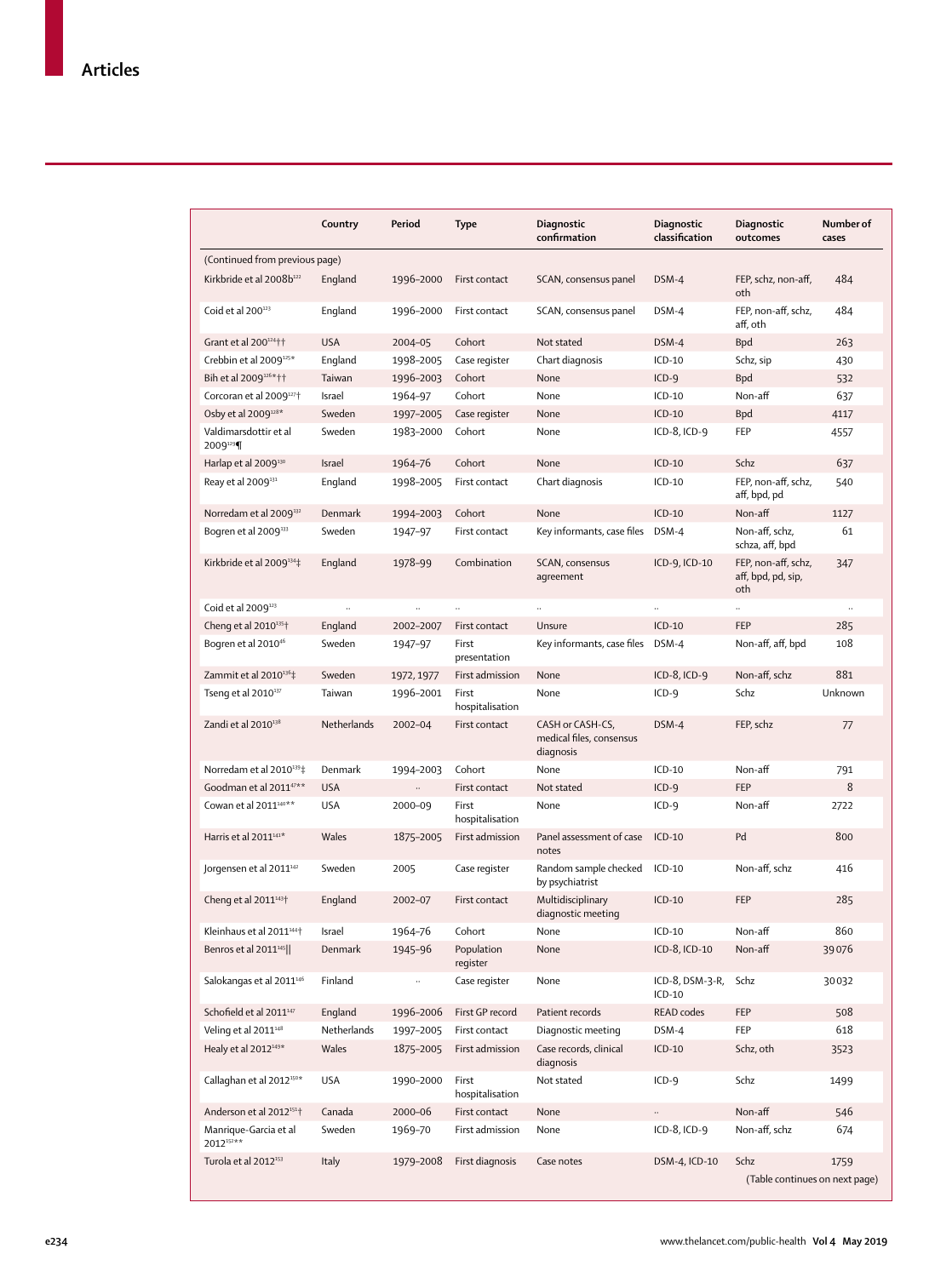|                                           | Country     | Period    | Type                               | Diagnostic<br>confirmation                                          | <b>Diagnostic</b><br>classification | Diagnostic<br>outcomes              | Number of<br>cases |
|-------------------------------------------|-------------|-----------|------------------------------------|---------------------------------------------------------------------|-------------------------------------|-------------------------------------|--------------------|
| (Continued from previous page)            |             |           |                                    |                                                                     |                                     |                                     |                    |
| Werbeloff et al 2012 <sup>154</sup>       | Israel      | 1979-92   | Case register                      | None                                                                | $ICD-9$                             | Schz                                | 2335               |
| Nosarti et al 2012 <sup>155</sup> †       | Sweden      | 1973-85   | First admission                    | None                                                                | ICD-8 and ICD-9                     | Non-aff, bpd                        | 886                |
| Gigantesco et al 2012 <sup>156</sup>      | Italy       | 2008      | First contact                      | SCID-I, BPRS, GAF in<br>duplicate                                   | DSM-4                               | FEP, bpd                            | 247                |
| Tarricone et al 2012 <sup>11</sup>        | Italy       | 2002-09   | First contact                      | SCAN, consensus<br>diagnosis                                        | $ICD-10$                            | FEP, Non-aff, schz,<br>aff          | 163                |
| Kirkbride et al 2012 <sup>157†</sup>      | England     | 2009-11   | First<br>presentation              | Clinical diagnoses                                                  | $ICD-10$                            | FEP                                 |                    |
| Hung et al 2013 <sup>158</sup>   ††       | Taiwan      | 2000-05   | Cohort                             | None                                                                | $ICD-9$                             | <b>Bpd</b>                          | 9711               |
| Peritogiannis et al<br>2013159            | Greece      | 2008-09   | First contact                      | None                                                                | $ICD-10$                            | FEP                                 | 132                |
| Sutterland et al 2013 <sup>160</sup>      | Netherlands | 1996-2006 | First GP record                    | Medical records                                                     | <b>ICPC</b>                         | Non-aff, schz                       | 293                |
| Cantor-Graae et al<br>2013161+            | Denmark     | 1995-2010 | Population<br>register             | None                                                                | ICD-8, ICD-10                       | Non-aff, schz,<br>schza, bpd        | 13729              |
| Kroon et al 2013 <sup>162</sup>           | Netherlands | 1996-2007 | First GP record                    | Medical records                                                     | <b>ICPC</b>                         | <b>Bpd</b>                          | 649                |
| Castagnini et al 2013 <sup>163</sup> ‡    | Denmark     | 1995-2008 | First diagnosis                    | None                                                                | $ICD-10$                            | Oth                                 | 11126              |
| Hardoon et al 2013 <sup>164</sup>         | England     | 2000-10   | First record or<br>diagnosis       | GP records                                                          | <b>READ</b>                         | Schz, bpd, oth                      | 10520              |
| Weibell et al 2013 <sup>165</sup>         | Norway      | 2007-11   | First<br>presentation              | SCID                                                                | DSM-4                               | Non-aff, sip                        | 321                |
| Cocchi et al 2014 <sup>166</sup>          | Italy       | 2007-09   | First contact                      | ERIaos-CL,<br>sociodemographic form,<br>HoNOS, BPRS,<br>WHO-DAS III | $ICD-10$                            | Non-aff                             | 43                 |
| Tortelli et al 2014 <sup>167</sup>        | France      | 2005-09   | First admission                    | Case notes                                                          | $ICD-10$                            | FEP                                 | 258                |
| Hogerzeil et al 2014 <sup>37</sup>        | Netherlands | 2000-05   | First contact and<br>case register | Diagnostic meeting and<br>clinical regularly audited)               | DSM-4                               | Schz                                | 254; 843           |
| Pedersen et al 2014 <sup>168*</sup>       | Denmark     | 1995-2006 | Case register                      | None                                                                | $ICD-10$                            | Oth                                 | Unknown            |
| Sørensen et al 2014 <sup>169*</sup>       | Denmark     | 1993-95   | Population<br>register             | None                                                                | ICD-8, ICD-10                       | Schz                                | 17389              |
| Munk-Olsen et al<br>2014 <sup>170</sup> ¶ | Denmark     | 1960-95   | First treatment                    | None                                                                | ICD-8, ICD-9                        | Oth                                 | Unknown            |
| Szoke et al 2014 <sup>171</sup>           | France      | 2010-12   | First contact                      | Identical procedures,<br>regular meetings                           | DSM-4                               | FEP, non-aff, aff                   | 133                |
| Bhavsar et al 2014 <sup>172</sup> †       | England     | 2000-07   | First contact                      | Case notes                                                          | <b>RDC</b>                          | Schz                                | 405                |
| Omer et al 2014 <sup>173</sup> ‡          | Ireland     | 1995-2000 | First contact                      | SCID or clinical records                                            | DSM-4                               | <b>FEP</b>                          | 336                |
| Lasalvia et al 2014 <sup>9</sup>          | Italy       | 2005-07   | First contact                      | Interview, consensus<br>diagnosis                                   | $ICD-10$                            | FEP, non-aff, schz,<br>aff, bpd, pd | 558                |
| Veling et al 2014 <sup>174</sup>          | Netherlands | 1997-2005 | First contact                      | Diagnostic meeting                                                  | DSM-4                               | FEP, schz, aff, bpd,<br>pd, oth     | 618                |
| Kirkbride et al 2014 <sup>34</sup> ‡      | England     | 1996-2000 | First contact                      | SCAN, consensus<br>diagnosis                                        | DSM-4                               | Non-aff, aff                        | 484                |
| Anderson et al 2015 <sup>5†</sup>         | Canada      | 1999-2008 | Population<br>register             | Medical records or billing<br>claims                                |                                     | Non-aff                             | Unknown            |
| Paksarian et al 2015a <sup>175†</sup>     | Denmark     | 1986-2010 | Population<br>register             | None                                                                | ICD-8, ICD-10                       | Non-aff, schz, bpd                  | 15811              |
| Sørensen et al 2015 <sup>176</sup>        | Denmark     | 1955-67   | Population<br>register             | None                                                                | ICD-8, ICD-10                       | Non, aff, schz, aff                 | 15074;7562         |
| Paksarian et al 2015b177                  | Denmark     | 1986-2011 | Population<br>register             | None                                                                | ICD-8, ICD-10                       | Non-aff, schz, bpd                  | 14285              |
| Soderlund et al 2015 <sup>178</sup> t     | Sweden      | 1955-67   | Population<br>register             | None                                                                | $ICD-10$                            | Non-aff, schz, aff                  | 2322               |
| Medici et al 2015 <sup>179</sup> ††       | Denmark     | 1995-2012 | Case register                      | None                                                                | $ICD-10$                            | Bpd                                 | 15334              |
| Carlborg et al 2015 <sup>180</sup> ††     | Sweden      | 1991-2010 | Case register                      | None                                                                | $ICD-10$                            | <b>Bpd</b>                          | 10273              |
| Tsai et al 2016 <sup>181</sup>   ††       | Taiwan      | 2000-07   | Cohort                             | None                                                                | $ICD-9$                             | Bpd                                 | 202                |
|                                           |             |           |                                    |                                                                     |                                     | (Table continues on next page)      |                    |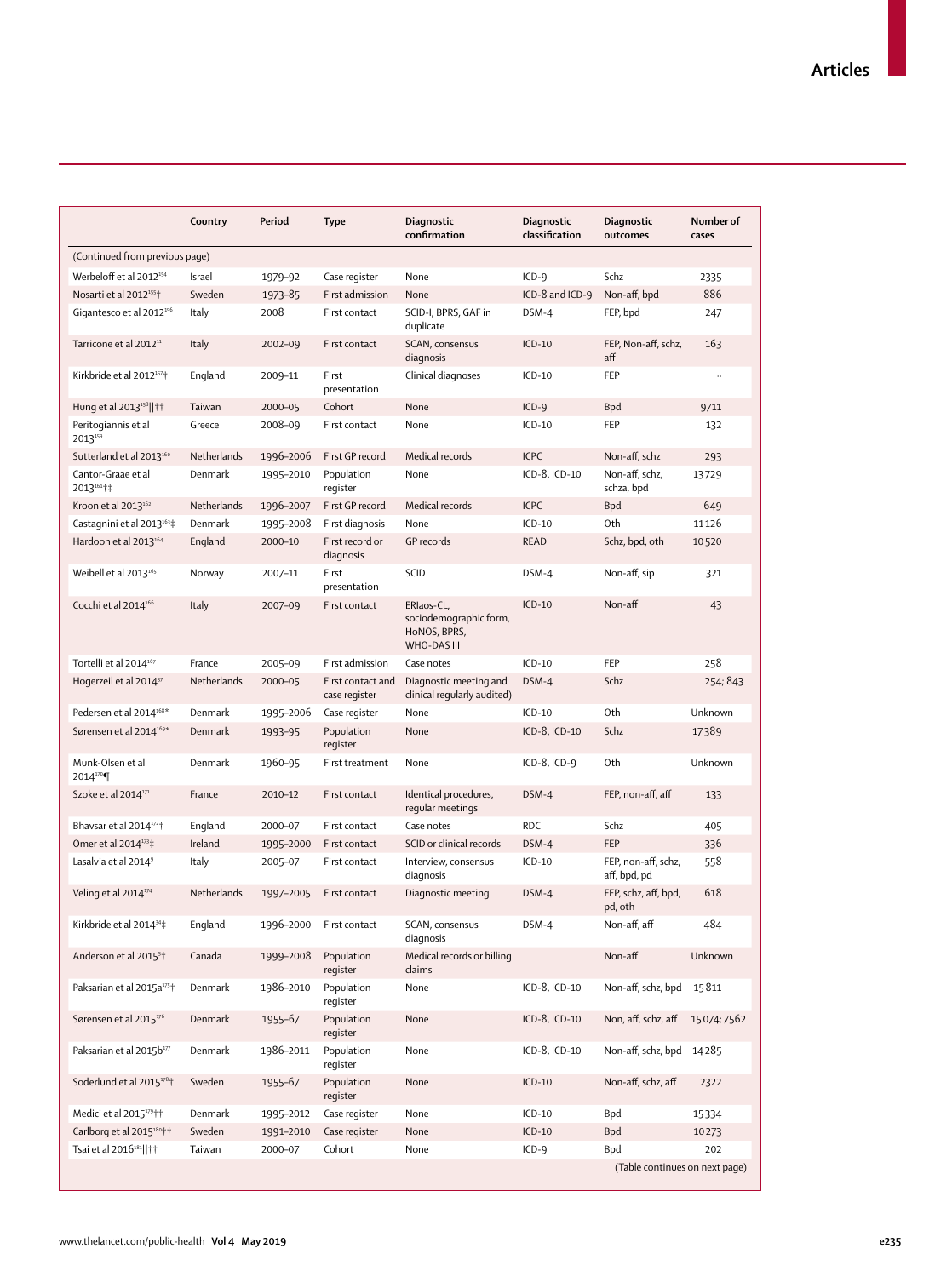|                                        | Country                     | Period      | <b>Type</b>                       | Diagnostic<br>confirmation                          | Diagnostic<br>classification | Diagnostic<br>outcomes                   | Number of<br>cases |
|----------------------------------------|-----------------------------|-------------|-----------------------------------|-----------------------------------------------------|------------------------------|------------------------------------------|--------------------|
| (Continued from previous page)         |                             |             |                                   |                                                     |                              |                                          |                    |
| Chen et al 2015 <sup>182</sup>     † † | Taiwan                      | 2000-06     | Cohort                            | None                                                | $ICD-9-CM$                   | Bpd, pd                                  | 118                |
| Latvala et al 2016 <sup>183**</sup>    | Sweden                      | 1969-2010   | Case register                     | None                                                | ICD-8/9/10                   | Schz, bpd                                | 14840              |
| Jensen et al 2016 <sup>184*</sup> ††   | Denmark                     | 1995-2010   | Case register                     | None                                                | $ICD-10$                     | <b>Bpd</b>                               | 12034              |
| Kuhl et al 2016 <sup>185*</sup>        | Denmark                     | 2000-12     | Population<br>register            | None                                                | $ICD-10$                     | Non-aff, schz                            | 23479              |
| Filatova et al $2016^{186}$ †          | Finland                     | 1966-2013   | Cohort                            | None                                                | ICD-8, ICD-10                | Non-aff, schz,<br>bpd, oth               | 295                |
| Chiang et al 2016 <sup>48</sup>        | Taiwan                      | 1998-2007   | First admission                   | None                                                | ICD-9-CM                     | FEP                                      | 69690              |
| Nielsen et al 2016 <sup>187</sup> ‡    | Denmark                     | 1997-2002   | Population<br>register            | None                                                | ICD-8, ICD-10                | Schz                                     | 6927               |
| Kendler et al 2016 <sup>49</sup>       | Sweden                      | 1972-90     | Population<br>register            | None                                                | ICD-9, ICD-10                | Non-aff, schz, bpd 22589                 |                    |
| Levine et al 2016a <sup>188*</sup>     | <b>Israel</b>               | 1950-2004   | Cohort                            | None                                                | $ICD-10$                     | Schz                                     | 2278               |
| Levine et al 2016b <sup>189*</sup>     | Israel                      | 1950-2014   | Cohort                            | None                                                | $ICD-10$                     | Schz                                     | 665                |
| Vassos et al 2016 <sup>50</sup> ‡      | Denmark                     | 1995-2006   | Population<br>register            | None                                                | $ICD-10$                     | FEP, non-aff, bpd                        | 32983              |
| Sørensen et al 2016 <sup>190*</sup>    | Denmark                     | 1930-76     | Cohort                            | None                                                | ICD-8, ICD-10                | Schz                                     | 4936               |
| Hollander et al 2016 <sup>191†</sup>   | Sweden                      | 1998-2011   | Population<br>register            | None                                                | $ICD-10$                     | Non-aff                                  | 3704               |
| O'Donoghue et al 2016 <sup>192</sup>   | Ireland                     | 2006-11     | First<br>presentation             | SCID                                                | DSM-4                        | FEP                                      | 292                |
| Morgan et al 2016 <sup>15</sup>        | India, Nigeria,<br>Trinidad | $\ldots$    | First contact                     | SSP, consensus diagnosis                            | $ICD-10$                     | FEP                                      | 147                |
| Tarricone et al 2016 <sup>193</sup>    | Italy                       | 2002-10     | First contact                     | <b>SCAN</b>                                         | $ICD-10$                     | <b>FEP</b>                               | 187                |
| Szoke et al 2016 <sup>194</sup>        | France                      | 2010-14     | First contact                     | Unclear-senior review if<br>uncertain               | DSM-4                        | Non-aff, aff                             | 212                |
| Mulé et al 2016 <sup>12</sup>          | Italy                       | 2008-11     | First contact                     | SCAN                                                | $ICD-10$                     | FEP, schz, aff, oth                      | 204                |
| Ramsey et al 2017 <sup>51**</sup>      | <b>USA</b>                  | 2001-14     | Cohort                            | None                                                | $ICD-9$                      | Schz, bpd                                | 24714              |
| Okkels et al 2017 <sup>195</sup>       | Denmark                     | 1985-2001   | Population<br>register            | None                                                | ICD-8, ICD-10                | Non-aff, schz, bpd                       | 9329               |
| Vikstrom et al 2017 <sup>196</sup>     | Sweden                      | 1988-2012   | Cohort                            | None                                                | ICD-8, ICD-10                | Non-aff, bpd                             | 91                 |
| Wang et al 2017 <sup>197</sup>         | Taiwan                      | 1997-2007   | Cohort                            | None                                                | $ICD-9$                      | Schz                                     | 238                |
| Lin et al 2017 <sup>198</sup>     † †  | Taiwan                      | 2001-06     | Cohort                            | None                                                | ICD-9 CM                     | <b>Bpd</b>                               | 183                |
| Marrie et al 2017a <sup>199</sup>      | Canada                      | 1989-2012   | Case register                     | None                                                | ICD-9 CM                     | Schz, bpd                                | Unknown            |
| Marrie et al 2017b <sup>200</sup>      | Canada                      | 1984-2013   | Case register                     | None                                                | ICD-9 CM                     | Schz, bpd                                | Unknown            |
| Hogerzeil et al 2017 <sup>201</sup>    | Netherlands                 | 2000-05     | First contact or<br>case register | Structured interview or<br>clinical, then consensus | DSM-4                        | Schz                                     | 254; 843           |
| Hoeffding et al 2017 <sup>202</sup>    | Denmark                     | 1995-2013   | Population<br>register            | None                                                | ICD-8, ICD-10                | Non-aff                                  | 31647              |
| Kim et al 2017 <sup>52</sup>           | South Korea                 | 2002-13     | Cohort                            | None                                                | $ICD-10$                     | Non-aff                                  | 9387               |
| Markkula et al 2017 <sup>53</sup>      | Finland                     | $2011 - 14$ | Population<br>register            | None                                                | $ICD-10$                     | Non-aff, bpd                             | 2905               |
| Nielsen et al 2017 <sup>203</sup>      | Denmark                     | 1955-99     | Population<br>register            | None                                                | ICD-8, ICD-10                | Schz                                     | 21305              |
| Schofield et al 2017204                | Denmark                     | 1965-97     | Population<br>register            | None                                                | ICD-8, ICD-10                | Non-aff                                  | 26891              |
| Simon et al 2017 <sup>54</sup>         | <b>USA</b>                  | 2007-13     | First contact                     | None, subset case<br>records                        | $ICD-9$                      | FEP                                      | 37843              |
| Kirkbride et al 2017a <sup>205†</sup>  | England                     | 2009-13     | First contact                     | <b>OPCRIT</b>                                       | $ICD-10$                     | FEP, non-aff, schz,<br>aff, bpd, pd, sip | 687                |
| Kirkbride et al 2017b <sup>206</sup> † | England                     | 2009-13     | First contact                     | <b>OPCRIT</b>                                       | $ICD-10$                     | FEP, non-aff, schz,<br>aff               | 687                |
| Schofield et al 2018207#               | Denmark                     | 1965-2013   | Population<br>register            | None                                                | ICD-8, ICD-10                | Non-aff                                  | Unknown            |
|                                        |                             |             |                                   |                                                     |                              | (Table continues on next page)           |                    |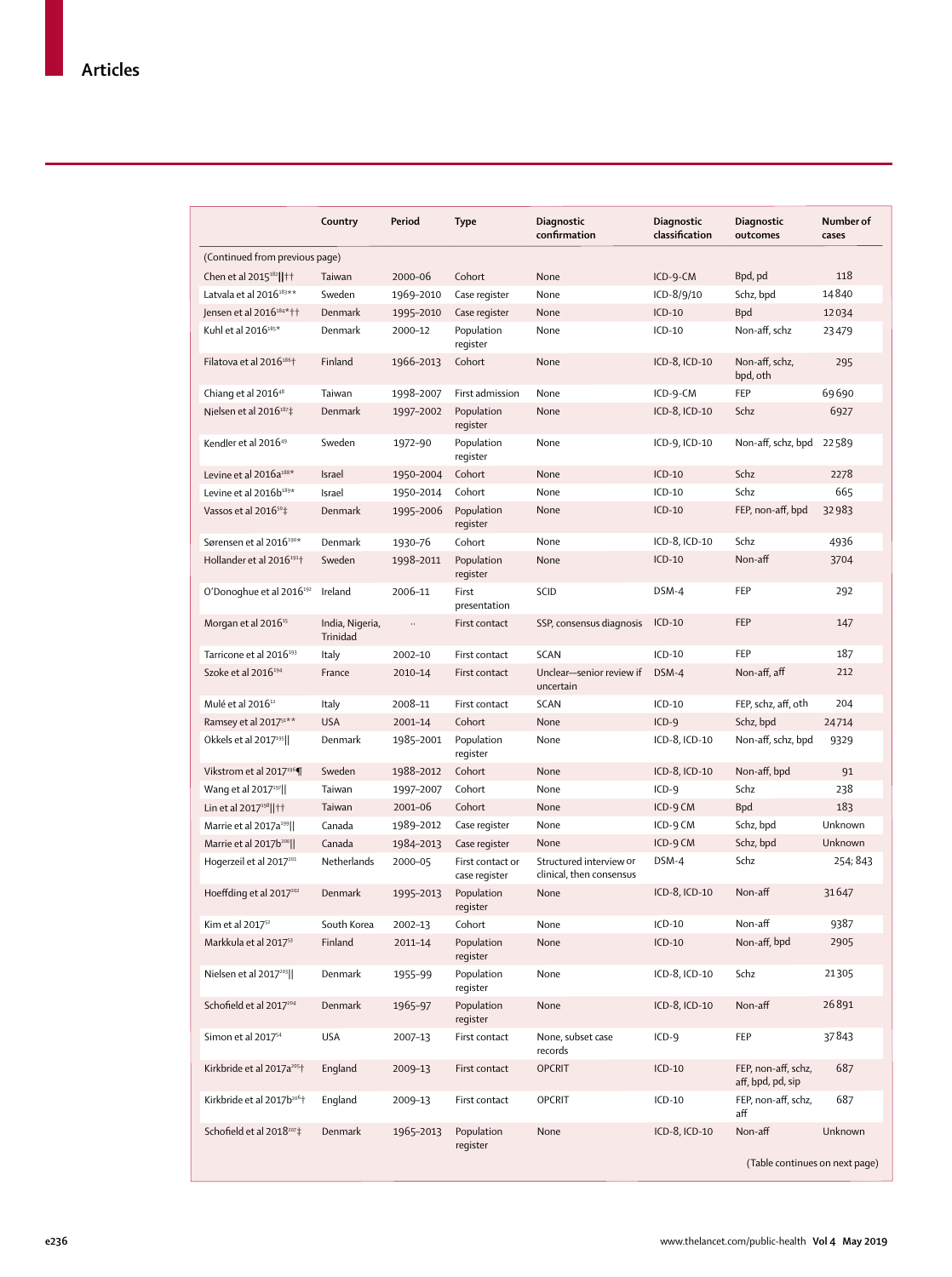|                                       | Country                                                                                                                                                                   | Period    | <b>Type</b>   | Diagnostic<br>confirmation                     | Diagnostic<br>classification | Diagnostic<br>outcomes     | Number of<br>cases |  |
|---------------------------------------|---------------------------------------------------------------------------------------------------------------------------------------------------------------------------|-----------|---------------|------------------------------------------------|------------------------------|----------------------------|--------------------|--|
| (Continued from previous page)        |                                                                                                                                                                           |           |               |                                                |                              |                            |                    |  |
| Nyberg et al 2018 <sup>208**</sup> ‡‡ | Sweden                                                                                                                                                                    | 1968-2005 | Cohort        | None                                           | ICD-8, ICD-9,<br>$ICD-10$    | Non-aff                    | 4641               |  |
| Barghadouch et al<br>2018209+##       | Denmark                                                                                                                                                                   | 1993-2000 | Cohort        | None                                           | $ICD-10$                     | Non-aff                    | 392                |  |
| Richardson et al<br>2018210+1+        | England                                                                                                                                                                   | 2009-13   | First contact | <b>OPCRIT</b>                                  | $ICD-10$                     | FEP, non-aff, schz,<br>aff | 0687               |  |
| Jongsma et al 2018 <sup>55</sup>      | England,<br>Netherlands,<br>France, Spain,<br>Italy, Brazil                                                                                                               | 2005-15   | First contact | SCAN, CASH, DIGS, SID,<br>or case notes-OPCRIT | $ICD-10$                     | FEP, non-aff, aff          | 2774               |  |
|                                       | All references up to and including 60 are found in the reference list of the main article. References from 61 onwards are found in the appendix (pp 35-43). Aff=affective |           |               |                                                |                              |                            |                    |  |

psychosis. Bpd=bipolar disorder. BPRS=Brief Psychiatric Rating Scale. CASH=Comprehensive Assessment of Symptoms and History. CASH-CS=CASH-Culturally Sensitive. DIGS=Diagnostic Interview for Genetic Studies. DSM=Diagnostic and Statistical Manual. ERIaos-CL=Early Recognition Inventory Retrospective Assessment of Symptoms checklist. FEP=all first episode psychosis. GAF=Global Assessment of Functioning. HoNOS=Health of the Nations Outcome Scale. ICD=International Classification of Disease. Non-aff=non-affective psychosis. OCCPI=Operational Criteria Checklist for Psychotic Illness. OPCRIT=Operational Criteria Checklist for Psychotic Illness. Oth=other. Pd=psychotic depression. PPHS=Personal and Psychiatric History Schedule. PSE=Present State Examination. RDC=Research Diagnostic Criteria. RPMIP=Royal Park Multidiagnostic Instrument for Psychosis. SANS=Scale for the Assessment of Negative Symptoms. SCAN=Schedules Clinical Assessment Neuropsychiatry. Schz=schizophrenia. Schzp=schizophreniform disorder. Schza=schizoaffective disorder. SCID=Structural Clinical Interview for DSM-4. SCID-I=SCID-Axis I disorders. Sip=substance-induced psychosis. SID=Structured Interview for DSM-4. SSP=Screening Schedule for Psychosis. WHO-DAS III=WHO Disability Assessment Schedule. \*Citations with insufficient data to include in quantitative analyses. †Citations only covering young people (<40 years). ‡Citations only containing information covered in more detail in other citations. §Citations covering a prison population. ¶Citations covering post-partum psychosis. ||Citations covering comorbid populations. \*\*Citations covering the army only. ††Citations including psychotic bipolar disorder, but where this can't be clearly differentiated from bipolar disorder more widely (not included in analyses). ‡‡Published online in 2017.

*Table:* **Study characteristics of included citations**

year of recruitment varied from 1908<sup>44</sup> to 2012,<sup>53</sup> with most citations (105 [59%]) recruiting between approximately 1995 and 2006. Most studies reported a clearly defined catchment area (174 [98%]), clearly listed their inclusion criteria (166 [94%]), used accurate denominator data (157 [89%]), and employed population-based case-finding (135 [76%]). Few studies done used a standardised research diagnosis (50 [28%]), did a leakage study (28·5 [16%]), or used blinding to demographic variables (18 [10%]; appendix pp 6–8). 92 (52%) citations reflected first contact designs and 76 (43%) used a cohort, case, or population register. The remaining nine (5%) studies used a combination. 40 (23%) citations used a version of the DSM for diagnoses and 118 (67%) used a version of ICD. The remaining 19 (11%) used a combination, used a different diagnostic system, such as the Research Diagnostic Criteria, or it was not reported (three [2%]; table). To confirm clinical diagnoses, 21 (12%) citations used a structured interview instrument only, 19 (11%) reviewed medical records, 14 (8%) used a structured interview followed by consensus diagnosis, 13 (7%) used only an interview without specifying whether an instrument was used, ten (6%) used only a consensus or panel discussion, and five (2%) used a chart or clinical diagnoses. The remaining citations either relied solely on clinical diagnoses in registry data (85 [48%]), or information was not stated (ten [6%]; table).

We included 44 separate estimates of the incidence of all psychotic disorders derived from 27 citations, including estimates from multicentre studies (figure 2). Incidence varied around 15 times, from 6  $\cdot$  3 per 100 000 person-years  $(95\% \text{ CI } 4.5-8.8)$  in Santiago (Spain)<sup>55</sup> to  $90.0$  (88.3-91.8) in the USA.54 The overall pooled incidence of all psychotic disorders was 26·6 per 100000 person-years  $(22.0 - 31.7)$ .

Incidence of non-affective disorders was available from 47 incidences derived from 28 citations (figure 3). Incidence varied almost 30 times, from 5·2 per 100000 years (95% CI 3.7-7.4) in Santiago<sup>55</sup> to 148.4  $(142.7-154.4)$  in Finland.<sup>53</sup> The overall pooled incidence was  $18.7$  per  $100000$  person-years  $(14.8-23.6)$ , but this incidence was lower in first-contact studies at 17·4 (14·6–20·8) compared with population register studies (pooled incidence rate 90·9 [34·5–237·5]; figure 3). The incidence of schizophrenia was available from 36 incidences from 26 citations and varied from 2·7 per 100000 person-years (1·4–5·3) in Cavan-Monaghan (Ireland)<sup>43</sup> to 75.9 (74.4–77.5) in South Korea.<sup>52</sup> Pooled incidence was lower in first contact studies (13·1 per 100000 person-years [9·0–15·0]) than in population registers (32·8 [23·2–46·5]; figure 4).

We pooled 34 estimates of the incidence of affective psychotic disorders from 16 citations. Incidence varied from  $0.9$  per 100000 person-years (95% CI  $0.4-2.2$ ) in Santiago<sup>55</sup> to  $17.0$  ( $10.8-26.6$ ) in Lundby (Sweden).<sup>46</sup> The overall pooled rate was 4·6 per 100000 person-years  $(3.1-6.8;$  figure 5). 24 estimates of the incidence of bipolar disorder were included in a meta-analysis, derived from 15 citations. Incidence varied from 1.4 per 100 000 person-years  $(1.0-2.0)$  in Wales<sup>45</sup> to  $28.5$   $(28.0-29.1)$  in Sweden,<sup>49</sup> and was higher in population registers  $(15.1 \, [10.2-22.3])$  than first contact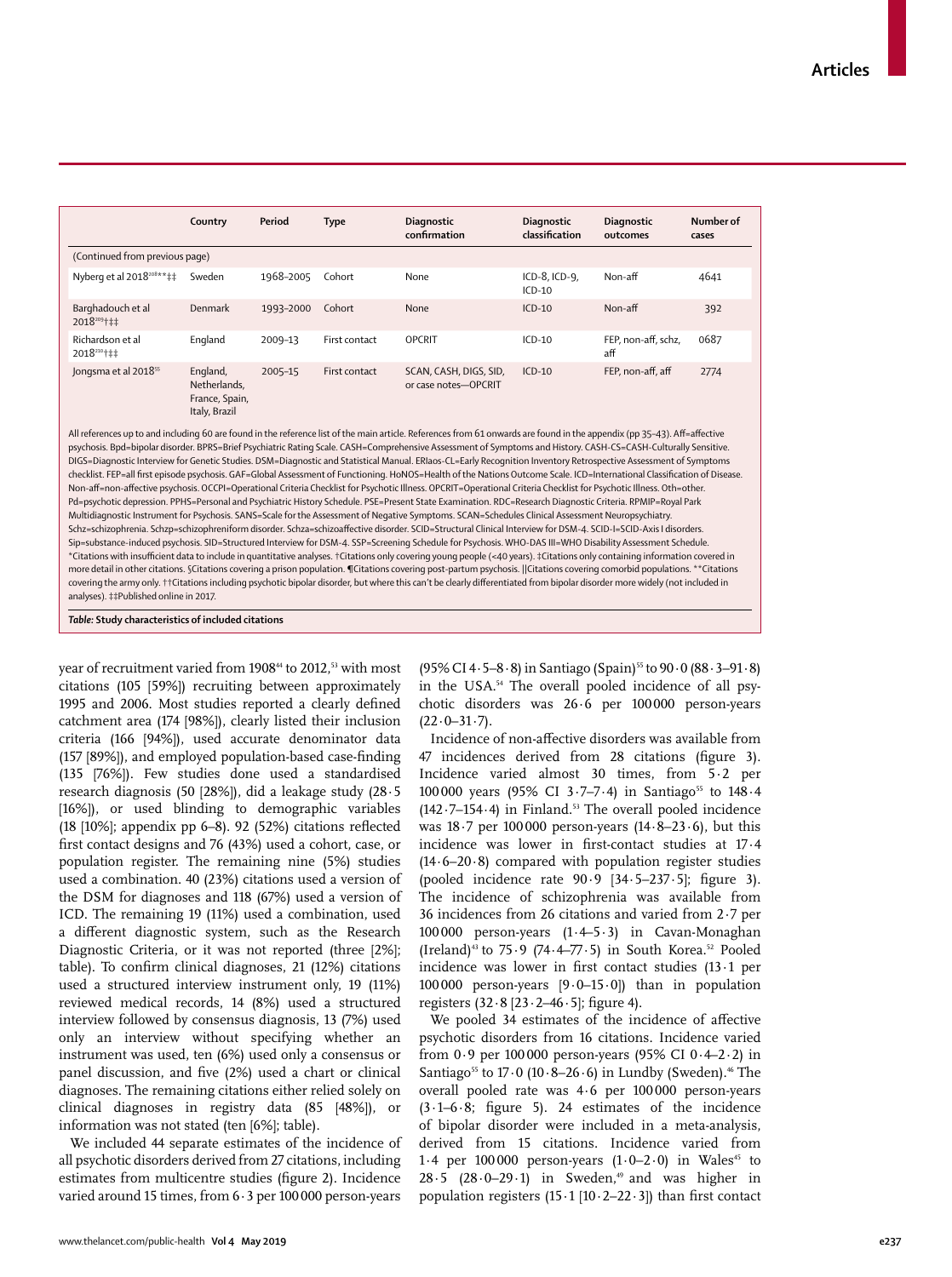|                                           | Country      | <b>Notes</b>                          | IR (95% CI)         |
|-------------------------------------------|--------------|---------------------------------------|---------------------|
| Singh et al (2003) <sup>68</sup>          | England      |                                       | 20.91 (18.59-23.51) |
| Singh et al $(2004)^{77}$                 | England      |                                       | 21.12 (18.05-24.70) |
| Kirkbride et al (2006) <sup>6</sup>       | England      | Southeast London                      | 54.60 (48.54-61.41) |
| Gould et al (2006) <sup>101</sup>         | England      |                                       | 29.67 (23.45-37.53) |
| Kirkbride et al (2006) <sup>6</sup>       | England      | Bristol                               | 22-20 (17-21-28-64) |
| Kirkbride et al (2006) <sup>6</sup>       | England      | Nottingham                            | 25.03 (21.82-28.71) |
| Coid et al (2008) <sup>123</sup>          | England      |                                       | 58.56 (53.09-64.59  |
| Reay et al (2009) <sup>131</sup>          | England      |                                       | 30.88 (28.55-33.39) |
| Schofield et al (2011) <sup>147</sup>     | England      |                                       | 48.91 (45.22-52.90) |
| Jongsma et al (2018) <sup>55</sup>        | England      | Cambridgeshire                        | 17.12 (15.22-19.25) |
| Jongsma et al (2018) <sup>55</sup>        | England      | Southeast London                      | 61.56 (54.73-69.24) |
| Tortelli et al (2014) <sup>167</sup>      | France       |                                       | 39.65 (35.25-44.59  |
| Jongsma et al (2018) <sup>55</sup>        | France       | Val-de-Marne                          | 41.68 (36.34-47.81) |
| Jongsma et al (2018) <sup>55</sup>        | France       | Puy-de-Dome                           | 18.54 (13.82-24.88) |
| Jongsma et al (2018) <sup>55</sup>        | France       | Paris                                 | 44.70 (37.47-53.32) |
| Peritogiannis et al (2013) <sup>159</sup> | Greece       |                                       | 29.96 (25.12-35.74) |
| Baldwin et al (2005) <sup>43</sup>        | Ireland      |                                       | 31.50 (27.46-36.13) |
| O'Donoghue et al (2016) <sup>192</sup>    | Ireland      |                                       | 21.98 (19.54-24.72) |
| Jongsma et al (2018) <sup>55</sup>        | Italy        | Veneto                                | 20.70 (17.01-25.18) |
| Jongsma et al (2018) <sup>55</sup>        | Italy        | Bologna                               | 17.64 (15.08-20.63) |
| Jongsma et al (2018) <sup>55</sup>        | Italy        | Palermo                               | 11.25 (9.80-12.90)  |
| Zandi et al (2010) <sup>138</sup>         | Netherlands  | CASH                                  | 21.98 (17.03-28.35) |
| Veling et al (2011) <sup>148</sup>        | Netherlands  |                                       | 33.12 (30.62-35.82) |
| Jongsma et al (2018) <sup>55</sup>        | Netherlands  | Gouda and Voorhout                    | 21.76 (18.60-25.45) |
| Jongsma et al (2018) <sup>55</sup>        | Netherlands  | Amsterdam                             | 46.53 (41.36-52.33) |
| Weibell et al (2013) <sup>165</sup>       | Norway       |                                       | 24.05 (20.56-28.13) |
| Allardyce et al (2005) <sup>86</sup>      | Scotland     |                                       | 23.34 (22.88-23.80) |
| Jongsma et al (2018) <sup>55</sup>        | Spain        | Barcelona                             | 12.18 (10.01-14.82) |
| Jongsma et al (2018) <sup>55</sup>        | Spain        | Madrid                                | 21.54 (17.36-26.72) |
| Jongsma et al (2018) <sup>55</sup>        | Spain        | Valencia                              | 15.96 (12.37-20.59  |
| Jongsma et al (2018) <sup>55</sup>        | Spain        | Cuenca                                | 13.74 (9.47-19.93)  |
| Jongsma et al (2018) <sup>55</sup>        | Spain        | Santiago                              | $6.30(4.51 - 8.79)$ |
| Jongsma et al (2018) <sup>55</sup>        | Spain        | Oviedo                                | 17.64 (14.22-21.88) |
| Bogren et al (2009) <sup>133</sup>        | Sweden       | 1957 cohort                           | 32.79 (24.43-43.99) |
| Bogren et al (2009) <sup>133</sup>        | Sweden       | 1947 cohort                           | 37.71 (28.11-50.60) |
| Simon et al (2017) <sup>54</sup>          | <b>USA</b>   |                                       | 90.02 (88.27-91.80) |
| Menezes et al (2007) <sup>13</sup>        | Brazil       |                                       | 15.80 (14.32-17.43) |
| Jongsma et al (2018) <sup>55</sup>        | Brazil       | Ribeirao Preto                        | 21.54 (19.92-23.30) |
| Morgan et al (2016) <sup>15</sup>         | Trinidad     |                                       | 27.11 (19.43-37.83) |
| Morgan et al (2016) <sup>15</sup>         | India        |                                       | 31.19 (24.17-40.24) |
| Chiang et al (2016) <sup>48</sup>         | Taiwan       |                                       | 46.06 (45.17-46.97) |
| Morgan et al (2016) <sup>15</sup>         | Nigeria      |                                       | 36.97 (28.10-48.64) |
| Burns et al (2008) <sup>14</sup>          | South Africa |                                       | 31.50 (26.93-36.85) |
| Subtotal $(l^2=99.7\% , p=0.000)$         |              |                                       | 26-74 (22-09-32-38) |
| Combination                               |              |                                       |                     |
| Nixon et al (2005) <sup>84</sup>          | England      |                                       | 20.91 (17.87-24.45) |
| Subtotal                                  |              |                                       | 20.91 (17.87-24.45) |
| Overall ( $I^2 = 99.6$ %, p=0.000)        |              |                                       | 26-59 (22-01-32-13) |
|                                           |              | $\frac{1}{20}$<br>$\frac{1}{40}$ 6080 |                     |

*Figure 2:* **Incidence of all psychotic disorders**

References from 61 onwards are found in the appendix (pp 35–43). IR=incidence rates. Note: weights are from random effects analysis.

> studies (3.6 [2.0–6.5]; figure 6). Insufficient citations were available to pool rates for other outcomes.

> Pooled estimates of the incidence of all psychotic disorders were similar across high-income and LMICs (appendix pp 11–16), though heterogeneity was substantial in both sets of data; formal comparisons were hampered by insufficient studies in LMICs.

> For all psychotic disorders, 26 estimates of IRRs in men compared with women were available from 10 citations, with a pooled IRR of 1·44 (95% CI 1·27–1·62). A similar pattern was observed for non-affective psychoses  $(1.60$   $[1.44-1.77]$ ; derived from 27 estimates

using 11 citations) and schizophrenia  $(1.70 \; [1.46-1.97];$ derived from 11 estimates using 11 citations). No excess risk in men was found for affective disorders (IRR 0·87  $[0.75-1.00]$ ; p=0.07; derived from 20 estimates using six citations) or for psychotic bipolar disorder (0·90  $[0.73-1.11]$ ; derived from five estimates; appendix p 17). Insufficient citations were available to pool IRRs for other outcomes.

Migrants and their descendants were at excess risk of all psychotic disorders, non-affective disorders, and schizophrenia (insufficient citations were available to synthesise results for other diagnostic outcomes). When pooling all migrant groups to a binary majority or minority division, 22 estimates from seven citations were available to pool IRRs for all psychotic disorders (pooled IRR 1·75 [95% CI 1·53–2·00]). The pooled IRR for nonaffective disorders was 1·71 (1·40–2·09), derived using 28 estimates from thirteen citations. The pooled IRR for schizophrenia was 1·41 (1·15–1·75), derived using six estimates (appendix p 18). Risk was not equitably distributed across ethnic minority groups (appendix pp 19–21).

We did not pool estimates by age group because of the large variety of age groups used. Nonetheless, we observed an overall pattern of higher incidence in younger age groups (appendix pp 22–24). For example, in the multinational EU-GEI study<sup>55</sup> incidence of all first episode psychosis ranged from 44·2 per 100000 person-years (95% CI 42·2–46·2) in people aged 18–24 years to 5 $-5$  (3 $-2$ -7 $-7$ ) in people aged 60–64 years.<sup>55</sup>

We found some evidence that study design was associated with variation in incidence. Population registers had higher incidences of non-affective disorders (IRR 9·64 [2·72–31·82]), schizophrenia (2·54 [1·24–5·21]), and bipolar disorder (4·53 [2·41–8·51]) than first contact studies. Incidence of schizophrenia was also elevated in cohort studies  $(3.10 [1.12-8.53])$  and case registers (3·12 [1·33–7·29]). Cohort studies (0·43 [0·20–0·93]) and population registers  $(0.42 \, [0.22-0.83])$  recorded lower IRRs by minority status for non-affective disorders than first contact designs, but we found no differences by study design in IRRs for any other exposure or outcome association. We found little evidence that study quality and time period were associated with changes in incidence or IRR (appendix pp 25–28).

Heterogeneity was high across study outcomes (*I*² ≥98·5%; figures 2–6). Small study effects, as evidenced by Egger's test, were shown in the overall meta-analyses of incidences of all psychotic disorders (β –7·53 [SE 3·14];  $p=0.021$ , non-affective disorders  $(-14.55 [2.46]; p<0.001)$ , schizophrenia (-11·78 [5·52]; p=0·041), affective disorders (7·72 [1·60]; p<0·001), and bipolar disorder (–14·97 [2·78];  $p<0.001$ ). They were also found in analyses by sex for all psychotic disorders  $(2.16 [0.44]; p<0.001)$  and affective disorders  $(0.90 \, [0.24]; \, p=0.001)$ , but not for other diagnostic outcomes or for analyses by ethnic group (appendix pp 29–32). Post-hoc sensitivity analyses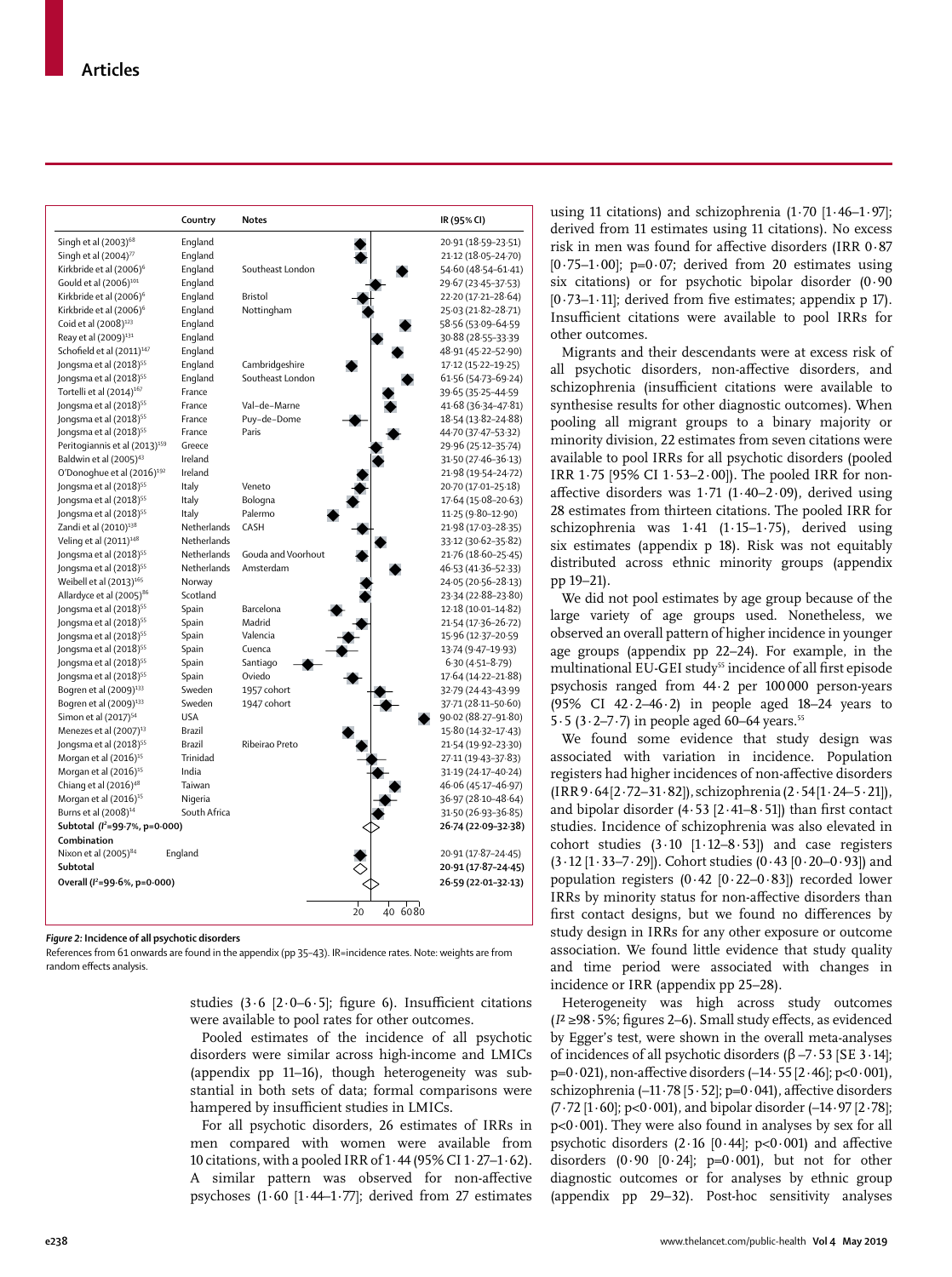|                                         | Country     | <b>Notes</b>       | IR (95% CI)              |
|-----------------------------------------|-------------|--------------------|--------------------------|
| Case register                           |             |                    |                          |
| Proctor et al (2004) <sup>72</sup>      | England     |                    | 17.12 (14.35-20.42)      |
| Subtotal $(l^2=0\% - p=0.000)$          |             |                    | 17-12 (14-35-20-42)      |
| <b>First contact</b>                    |             |                    |                          |
| Sipos et al $(2004)^{73}$               | Sweden      |                    | 20.49 (19.32-21.73)      |
| Selten et al (2005) <sup>83</sup>       | Surinam     |                    | 16.78 (13.00-21.65)      |
| Cantor-Graae et al (2005) <sup>87</sup> | Sweden      |                    | 37.34 (31.92-43.68)      |
| Payne et al (2006) <sup>92</sup>        | Canada      |                    | 12-43 (10-62-14-54)      |
| Smith et al (2006) <sup>44</sup>        | Canada      |                    | 37.71 (36.26-39.22)      |
| Pelayo-Teran et al (2008) <sup>10</sup> | Spain       |                    | 13.74 (11.74-16.07)      |
| Veling et al (2008) <sup>120</sup>      | Netherlands |                    | 21.76 (19.34-24.47)      |
| Coid et al (2008) <sup>123</sup>        | England     |                    | 43.82 (41.31-46.47)      |
| Boonstra et al (2008) <sup>116</sup>    | Netherlands |                    | 21.98 (17.37-27.80)      |
| Reay et al (2009) <sup>131</sup>        | England     |                    | 17-12 (15-22-19-25)      |
| Bogren et al (2010) <sup>46</sup>       | Sweden      |                    | 36.97 (27.55-49.60)      |
| Sutterland et al (2013) <sup>160</sup>  | Netherlands |                    | 21.76 (19.34-24.47)      |
| Zandi et al (2010) <sup>138</sup>       | Netherlands |                    | 14.01 (10.04-19.55)      |
| Singh et al $(2004)^{77}$               | England     |                    | 14.15 (11.87-16.88)      |
| Kirkbride et al (2006) <sup>6</sup>     | England     | London             | $40.45(33.91 - 48.25)$   |
| Kirkbride et al (2006) <sup>6</sup>     | England     | Bristol            | 14.44 (10.97-19.00)      |
| Kirkbride et al (2006) <sup>6</sup>     | England     | Nottingham         | 13.87 (9.94-19.36)       |
| Menezes et al (2007) <sup>13</sup>      | Brazil      |                    | $9.97(8.70-11.44)$       |
| Kirkbride et al (2007) <sup>114</sup>   | England     |                    |                          |
| Gigantesco et al (2012) <sup>156</sup>  |             |                    | 19.30 (16.82-22.14)      |
|                                         | Italy       |                    | $7.39(6.32 - 8.64)$      |
| Cocchi et al (2014) <sup>166</sup>      | Italy       | Southeast London   | $6.62(4.93 - 8.88)$      |
| Jongsma et al (2018) <sup>55</sup>      | England     | Madrid             | 57-40 (51-03-64-56)      |
| Jongsma et al (2018) <sup>55</sup>      | Spain       |                    | 17.46 (13.80-22.09       |
| Jongsma et al (2018) <sup>55</sup>      | Italy       | Bologna            | 14.01 (11.75-16.72)      |
| Jongsma et al (2018) <sup>55</sup>      | Spain       | Valencia           | 14.01 (10.65-18.44)      |
| Jongsma et al (2018) <sup>55</sup>      | Netherlands | Gouda and Voorhout | 15.96 (13.38-19.04)      |
| Jongsma et al (2018) <sup>55</sup>      | Italy       | Palermo            | $9.68(8.27-11.32)$       |
| Jongsma et al (2018) <sup>55</sup>      | France      | Val-de-Marne       | 26-31 (22-06-31-39)      |
| Jongsma et al (2018) <sup>55</sup>      | England     | Cambridgeshire     | 11.94 (10.41-13.70)      |
| Jongsma et al (2018) <sup>55</sup>      | Netherlands | Amsterdam          | 42.10 (37.43-47.35)      |
| Jongsma et al (2018) <sup>55</sup>      | Spain       | Santiago           | $5.21(3.66 - 7.41)$      |
| Jongsma et al (2018) <sup>55</sup>      | France      | Puy-de-Dome        | $12.43(8.56-18.04)$      |
| Jongsma et al (2018) <sup>55</sup>      | France      | Paris              | 40.04 (32.92-48.72)      |
| Jongsma et al (2018) <sup>55</sup>      | Spain       | Oviedo             | 14.30 (11.30-18.09       |
| Jongsma et al (2018) <sup>55</sup>      | Brazil      | Ribeirao Preto     | 14.73 (13.36-16.25)      |
| Jongsma et al (2018) <sup>55</sup>      | Spain       | Cuenca             | 13.33 (9.01-19.73)       |
| Jongsma et al (2018) <sup>55</sup>      | Italy       | Veneto             | 16.28 (13.12-20.20)      |
| Jongsma et al (2018) <sup>55</sup>      | Spain       | Barcelona          | 10.91 (8.97-13.28)       |
| Baldwin et al (2005) <sup>43</sup>      | Ireland     |                    | 10.80 (8.54-13.67)       |
| Subtotal $(l^2 = 98.6\% , p=0.000)$     |             |                    | 17.44 (14.60-20.83)      |
| Combination                             |             |                    |                          |
| Nixon et al $(2005)^{84}$               | England     |                    | 12.94 (10.84-15.43)      |
| Subtotal ( $l^2$ = 0%-p=0.000)          |             |                    | ◇<br>12.94 (10.84-15.43) |
| Population register                     |             |                    |                          |
| Hoeffding et al (2017) <sup>202</sup>   | Denmark     |                    | 55.70 (54.62-56.80)      |
| Markkula et al (2017) <sup>53</sup>     | Finland     |                    | 148.41 (142.71-154.35)   |
| Subtotal ( $l^2$ =99.9%, p=0.000)       |             |                    | 90-91 (34-79-237-51)     |
| Overall ( $l^2$ =99.6%, p=0.000)        |             |                    | 18.66 (14.77-23.58)      |
|                                         |             |                    |                          |
|                                         |             |                    |                          |
|                                         |             | 0.00421            | 238                      |

*Figure 3:* **Incidence of non-affective disorders**

References from 61 onwards are found in the appendix (pp 35–43). IR=incidence rates. Note: weights are from random effects analysis.

supported some remaining small study effects within first contact designs (appendix p 32).

## **Discussion**

Our systematic review identified 177 citations containing data on the incidence of psychotic disorders published since 2002. This yield is considerably higher than reported in another systematic review<sup>19</sup> and was marked by substantial heterogeneity in incidence across all major psychotic disorders. Although we found no evidence that incidences varied with study quality or time period, we did observe strong evidence of higher incidence rates reported

in register-based or cohort-based study designs than in first-contact studies. Given that register-based or cohortbased studies are often done with whole population samples (ie, the USA,<sup>51,54</sup> Sweden,<sup>49</sup> Denmark,<sup>50</sup> Taiwan<sup>48</sup>), this difference was consistent with our evidence of small study effects, whereby smaller studies tended to estimate lower incidence rates. Together with the high levels of statistical heterogeneity observed in our meta-analyses, our results suggest that methodological variation might partially obscure true heterogeneity in the incidence of psychotic disorders. Nonetheless, as previously established, we found strong evidence of higher incidences of all first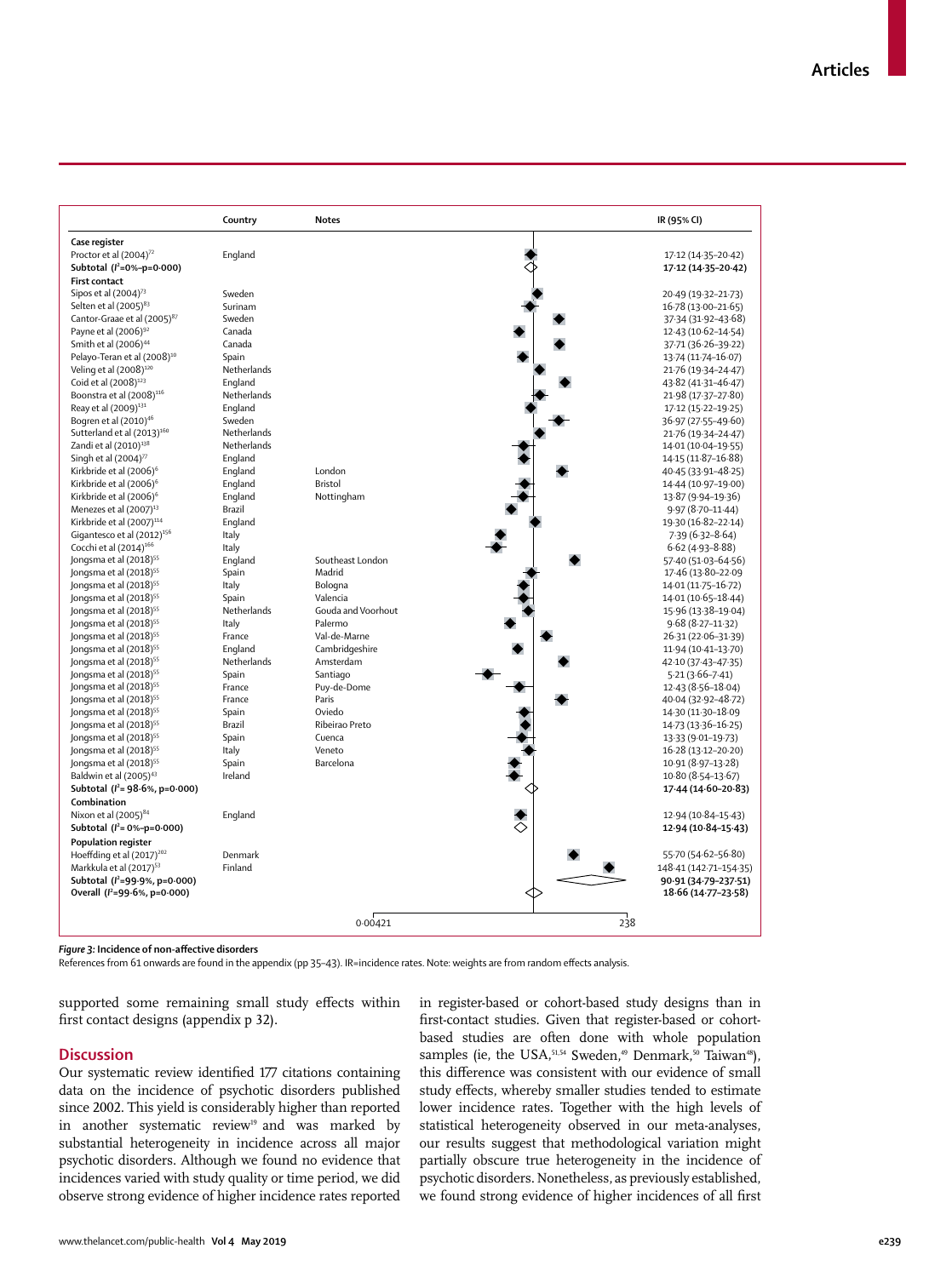|                                         | Country            | <b>Notes</b>         | IR (95% CI)          |
|-----------------------------------------|--------------------|----------------------|----------------------|
| <b>First contact</b>                    |                    |                      |                      |
| Cantor-Graae et al (2005) <sup>87</sup> | Sweden             |                      | $3.35(2.01 - 5.58)$  |
| Smith et al (2006) <sup>44</sup>        | Canada             |                      | 28.50 (26.35-30.83)  |
| Andersen et al (2007) <sup>107</sup>    | Norway             |                      | 24.05 (17.57-32.90)  |
| Coid et al (2008) <sup>123</sup>        | England            |                      | 32.46 (28.86-36.51)  |
| Reay et al (2009) <sup>131</sup>        | England            |                      | $4.14(3.27 - 5.23)$  |
| Tseng et al (2010) <sup>137</sup>       | Taiwan             |                      | 30.57 (29.98-31.17)  |
| Sutterland et al (2013) <sup>160</sup>  | <b>Netherlands</b> |                      | 12.06 (10.31-14.11)  |
| Hogerzeil et al (2014) <sup>37</sup>    | Netherlands        | First contact        | 20.29 (18.04-22.82)  |
| Morgan et al (2016) <sup>15</sup>       | Nigeria            |                      | 19.49 (14.53-26.15)  |
| Morgan et al (2016) <sup>15</sup>       | Trinidad           |                      | 19.49 (12.18-31.20)  |
| Morgan et al (2016) <sup>15</sup>       | India              |                      | 27.39 (20.01-37.47)  |
| Mulé et al (2016) <sup>12</sup>         | Italy              |                      | 13.07 (10.95-15.59)  |
| Tarricone et al (2012) <sup>11</sup>    | Italy              |                      | 23-34 (19-95-27-30)  |
| Singh et al (2004) <sup>77</sup>        | England            |                      | $7.03(5.45-9.07)$    |
| Kirkbride et al (2006) <sup>6</sup>     | England            | Bristol              | $8.17(5.31 - 12.57)$ |
| Kirkbride et al (2006) <sup>6</sup>     | England            | Southeast London     | 21.54 (17.03-27.25)  |
| Kirkbride et al (2006) <sup>6</sup>     | England            | Nottingham           | $8.17(6.98-9.55)$    |
| Turola et al (2012) <sup>153</sup>      | Italy              |                      | 18.54 (17.83-19.28)  |
| Hardoon et al (2014) <sup>164</sup>     | England            |                      | $8.17(7.85 - 8.49)$  |
| Lasalvia et al (2014) <sup>9</sup>      | Italy              |                      | $5.58(4.68 - 6.66)$  |
| Baldwin et al (2005) <sup>43</sup>      | Ireland            |                      | $2.69(1.36 - 5.34)$  |
| Subtotal $(l^2 = 99.6\% , p=0.000)$     |                    |                      | 13.07 (9.83-17.37)   |
| Combination                             |                    |                      |                      |
| Nixon et al (2005) <sup>84</sup>        | England            |                      | $7.03(5.45-9.07)$    |
| Subtotal $(l^2 = 0\%, p = 0.000)$       |                    |                      | 7 03 (5 45 - 9 07)   |
| <b>Population register</b>              |                    |                      |                      |
|                                         | Denmark            |                      |                      |
| Laursen et al (2007) <sup>105</sup>     | Denmark            | City with >100000    | 38.86 (37.37-40.41)  |
| Laursen et al (2007) <sup>105</sup>     | Denmark            | Copenhagen           | 59.15 (56.87-61.51)  |
| Laursen et al (2007) <sup>105</sup>     | Denmark            | Suburb of Copenhagen | 43.82 (41.31-46.47)  |
| Laursen et al (2007) <sup>105</sup>     |                    | Rural area           | 27.11 (26.07-28.20)  |
| Laursen et al (2007) <sup>105</sup>     | Denmark            | City with >10000     | 33.12 (31.84-34.44)  |
| Kendler et al (2016) <sup>53</sup>      | Sweden<br>Israel   |                      | 13.74 (13.21-14.28)  |
| Weiser et al (2008) <sup>119</sup>      |                    |                      | 33.12 (31.84-34.44)  |
| Subtotal ( $l^2$ =99.8%, p=0.000)       |                    |                      | 32-83 (23-20-46-46)  |
| Cohort                                  |                    |                      |                      |
| Harlap et al (2009) <sup>130</sup>      | Israel             |                      | 21.76 (20.12-23.53)  |
| Kim et al (2017) <sup>52</sup>          | South Korea        |                      | 75.94 (74.47-77.45)  |
| Subtotal ( $l^2$ =99.9%, p=0.000)       |                    |                      | 40.67 (11.95-138.46) |
| Case register                           |                    |                      |                      |
| Salokongas et al (2011) <sup>146</sup>  | Finland            |                      | 34.12 (33.46-34.80)  |
| Hogerzeil et al (2014) <sup>37</sup>    | Netherlands        | Case register        | 68.72 (64.79-72.88)  |
| Drukker et al (2006) <sup>93</sup>      | Netherlands        |                      | 29.08 (23.90-35.37)  |
| Subtotal $(l^2 = 99.6\% , p=0.000)$     |                    |                      | 41.03 (23.85-70.57)  |
| Overall ( $l^2$ =99.8%, p=0.000)        |                    |                      | 18-58 (15-08-22-89)  |
|                                         |                    |                      |                      |
|                                         |                    |                      | 40 6080<br>20        |

*Figure 4:* **Incidence of schizophrenia**

References from 61 onwards are found in the appendix (pp 35–43). IR=incidence rates. Note: weights are from random effects analysis.

episode psychosis and non-affective psychotic disorders in men and ethnic minority groups, with less evidence of such differences for affective psychotic disorders.

The strength of our study is that our search strategy was inclusive and based on a previously used strategy with good reliability.18 We searched multiple databases without restriction by place or language of publication. Although individual studies might have been missed, given the size of our yield we consider it unlikely that these missing data would have substantially altered our main conclusions.

One limitation of our Article was that some citations provided incidence estimates from multiple catchment areas (notably Jongsma and colleagues, 2018),<sup>55</sup> which we included as separate estimates in meta-analyses. We acknowledge this inclusion might have conservatively biased SEs around effect sizes. Nonetheless, it would not have affected our observation of substantial interestimate heterogeneity in incidence, which was the primary focus of our Article. Future studies should consider adopting individual-participant data approaches, which account for clustering by design.<sup>56</sup> We used a previously published, clinician-informed algorithm to group estimates into major psychotic disorder categories.<sup>18</sup> However, for nonaffective disorders particularly, the use of this algorithm led to the categorisation of studies that used several overlapping diagnostic outcomes (appendix pp 33–34), which might have contributed to heterogeneity. Although our quality assessment tool was based on epidemiological good practice, we acknowledge it might have been skewed towards first-contact studies given it is not feasible to assess some criteria (ie, blinding) in register-based designs. Despite this, our quality assessment aided in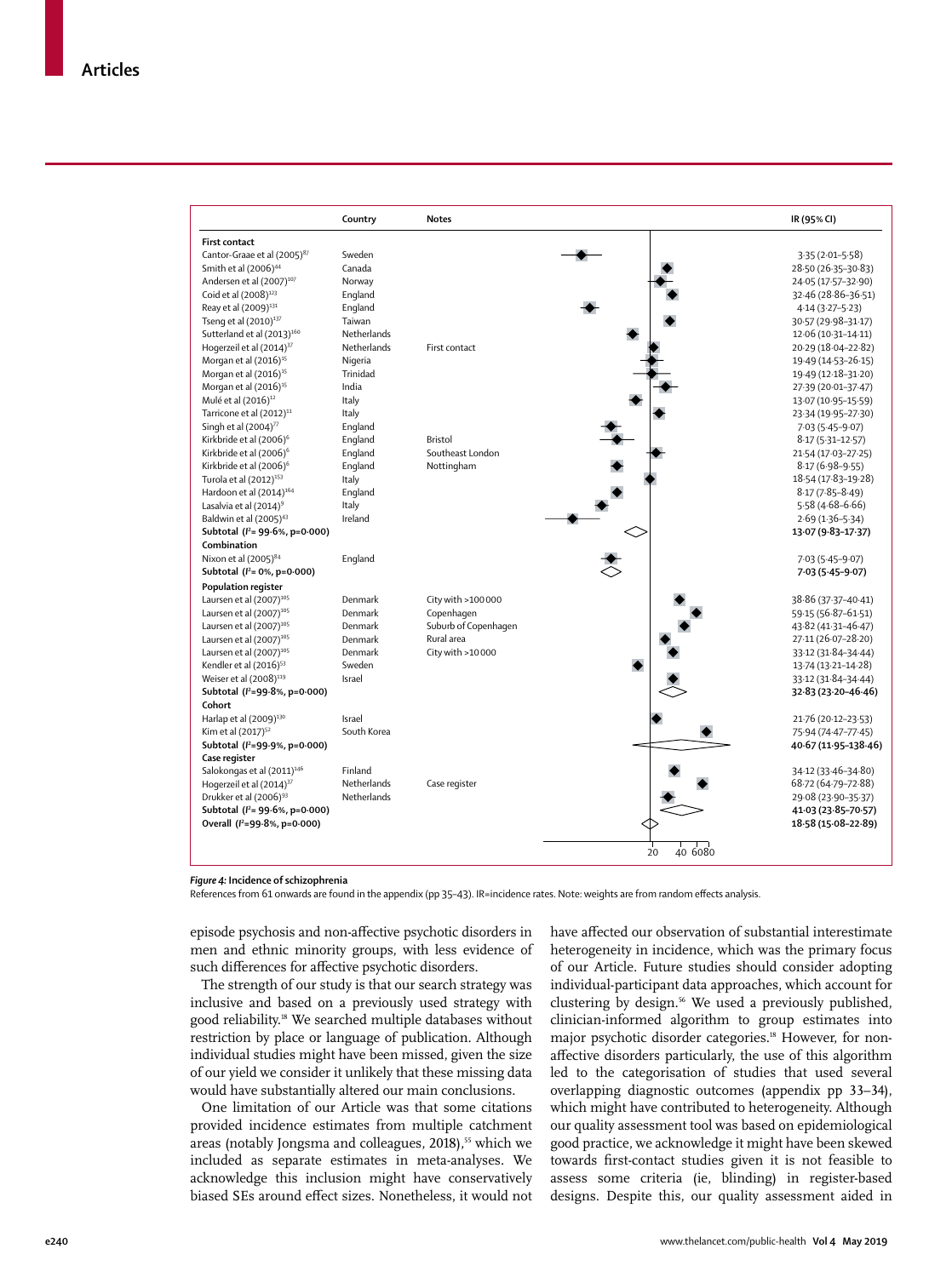|                                      | Country       | <b>Notes</b>       | IR (95% CI)          |
|--------------------------------------|---------------|--------------------|----------------------|
| Case register                        |               |                    |                      |
| Proctor et al (2004) <sup>72</sup>   | England       |                    | 11.36 (8.80-14.66)   |
| Subtotal $(l^2=0\%, p=0.000)$        |               |                    | 11.36 (8.80-14.66)   |
| <b>First contact</b>                 |               |                    |                      |
| Coid et al (2008) <sup>123</sup>     | England       |                    | 13.87 (11.63-16.55)  |
| Reay et al (2009) <sup>131</sup>     | England       |                    | $8.67(7.27 - 10.34)$ |
| Bogren et al (2009) <sup>133</sup>   | Sweden        |                    | 16.95 (10.80-26.60)  |
| Tortelli et al (2014) <sup>167</sup> | France        |                    | $1.35(0.75 - 2.43)$  |
| Chiang et al (2016) <sup>48</sup>    | Taiwan        |                    | $1.70(1.67-1.73)$    |
| Veen et al (2004) <sup>76</sup>      | Netherlands   |                    | $3.25(2.11 - 5.01)$  |
| Singh et al (2004) <sup>77</sup>     | England       |                    | $5.16(3.77 - 7.05)$  |
| Kirkbride et al (2006) <sup>6</sup>  | England       | Nottingham         | $8.17(6.85 - 9.74)$  |
| Kirkbride et al (2006) <sup>6</sup>  | England       | Southeast London   | 14.01 (10.86-18.08)  |
| Kirkbride et al (2006) <sup>6</sup>  | England       | <b>Bristol</b>     | $5.81(3.78 - 8.95)$  |
| Menezes et al (2007) <sup>13</sup>   | <b>Brazil</b> |                    | $5.87(4.92 - 7.00)$  |
| Jongsma et al (2018) <sup>55</sup>   | France        | Val-de-Marne       | 14.88 (11.99-18.46)  |
| Jongsma et al (2018) <sup>55</sup>   | Italy         | Bologna            | $3.82(2.74 - 5.33)$  |
| Jongsma et al (2018) <sup>55</sup>   | England       | Cambridge          | $5.00(4.03 - 6.21)$  |
| Jongsma et al (2018) <sup>55</sup>   | Italy         | Veneto             | $2.80(1.65 - 4.75)$  |
| Jongsma et al (2018) <sup>55</sup>   | Spain         | Barcelona          | $0.90(0.45 - 1.78)$  |
| Jongsma et al (2018) <sup>55</sup>   | Italy         | Palermo            | $1.40(0.93 - 2.12)$  |
| Jongsma et al (2018) <sup>55</sup>   | Spain         | Santiago           | $0.90(0.37 - 2.16)$  |
| Jongsma et al (2018) <sup>55</sup>   | England       | Southeast London   | $4.01(2.51-6.43)$    |
| Jongsma et al (2018) <sup>55</sup>   | France        | Paris              | $4.48(2.54 - 7.91)$  |
| Jongsma et al (2018) <sup>55</sup>   | Netherlands   | Amsterdam          | $4.31(2.97 - 6.25)$  |
| Jongsma et al (2018) <sup>55</sup>   | Spain         | Valencia           | $1.40(0.58 - 3.39)$  |
| Jongsma et al (2018) <sup>55</sup>   | Spain         | Madrid             | $2.89(1.63 - 5.10)$  |
| Jongsma et al (2018) <sup>55</sup>   | France        | Puy-de-Dome        | $6.17(3.64 - 10.48)$ |
| Jongsma et al (2018) <sup>55</sup>   | <b>Brazil</b> | Ribeirao Preto     | $6.62(5.66 - 7.74)$  |
| Jongsma et al (2018) <sup>55</sup>   | Netherlands   | Gouda and Voorhout | $5.10(3.73 - 6.98)$  |
| Jongsma et al (2018) <sup>55</sup>   | Spain         | Oviedo             | $2.61(1.48 - 4.61)$  |
| Baldwin et al (2005) <sup>43</sup>   | Ireland       |                    | 11.59 (9.16-14.66)   |
| Subtotal ( $l^2$ =99.0%, p=0.000)    |               |                    | $4.40(2.95 - 6.57)$  |
| Overall ( $P=99.0\%$ , p=0.000)      |               |                    | 4.55 (3.06-6.77)     |
|                                      |               | $\mathbf{1}$<br>5  | 10<br>15 20          |

#### *Figure 5:* **Incidence of affective disorders**

References from 61 onwards are found in the appendix (pp 35–43). IR=incidence rates. Note: weights are from random effects analysis.

assessing the gaps in the published literature.

The most recent systematic review and meta-analysis of all psychotic disorders<sup>19</sup> identified substantially fewer citations (N=33) than our Article and provided no assessment or investigation of heterogeneity, despite similar inclusion criteria and time frames. The estimates of our more comprehensive review are aligned: we found a pooled estimate of non-affective disorders of 18·7 per 100 000 person-years (95% CI 14·8–23·7) and of affective disorders of  $4.8$  ( $3.3-6.9$ ) compared with their estimates of 22·5 (16·5–28·5) for non-affective and 7·1 (1·4–12·2) for affective disorders.19 Our findings on the excess of psychoses in men were nuanced: the overall excess found in both reviews appears to be primarily driven by an excess in non-affective disorders in line with other meta-analytic evidence.<sup>27,28</sup>

The median incidence of schizophrenia in our Article (21.7 per  $100000$  person-years [IQR  $5.6-52.0$ ]) was higher than in the last major systematic review<sup>17</sup> on this topic by McGrath and colleagues  $(15 \cdot 2 [7 \cdot 7 - 43 \cdot 0])$ , with greater variation around these estimates. The only systematic review<sup>57</sup> pertaining to mood disorders solely synthesised incidence of major depressive disorder and as such is not directly comparable to the present Article. The excess risk of (non-affective) psychotic disorders in migrants and their descendants is long-established,<sup>58</sup> well-reported,<sup>20,29</sup> and covered elaborately in one publication.30

The present Article presents a varied epidemiological landscape, which partly appears to reflect methodological differences in study design. We found substantial heterogeneity both within and between study designs. with incidences of non-affective disorders, schizophrenia, and bipolar disorder higher in registry-based studies than in first contact studies. Different study designs were more common for different outcomes; for instance, a large proportion of schizophrenia studies were population registers, potentially contributing to this pooled estimate being higher than the pooled estimate of non-affective disorders (a broader category). Although individual studies $36,37$  have done direct comparisons between different study designs, to our knowledge this study is the first systematic review to have investigated such differences. From a public mental health perspective, our results highlight the importance of parsing out potentially causally-relevant signals in geographical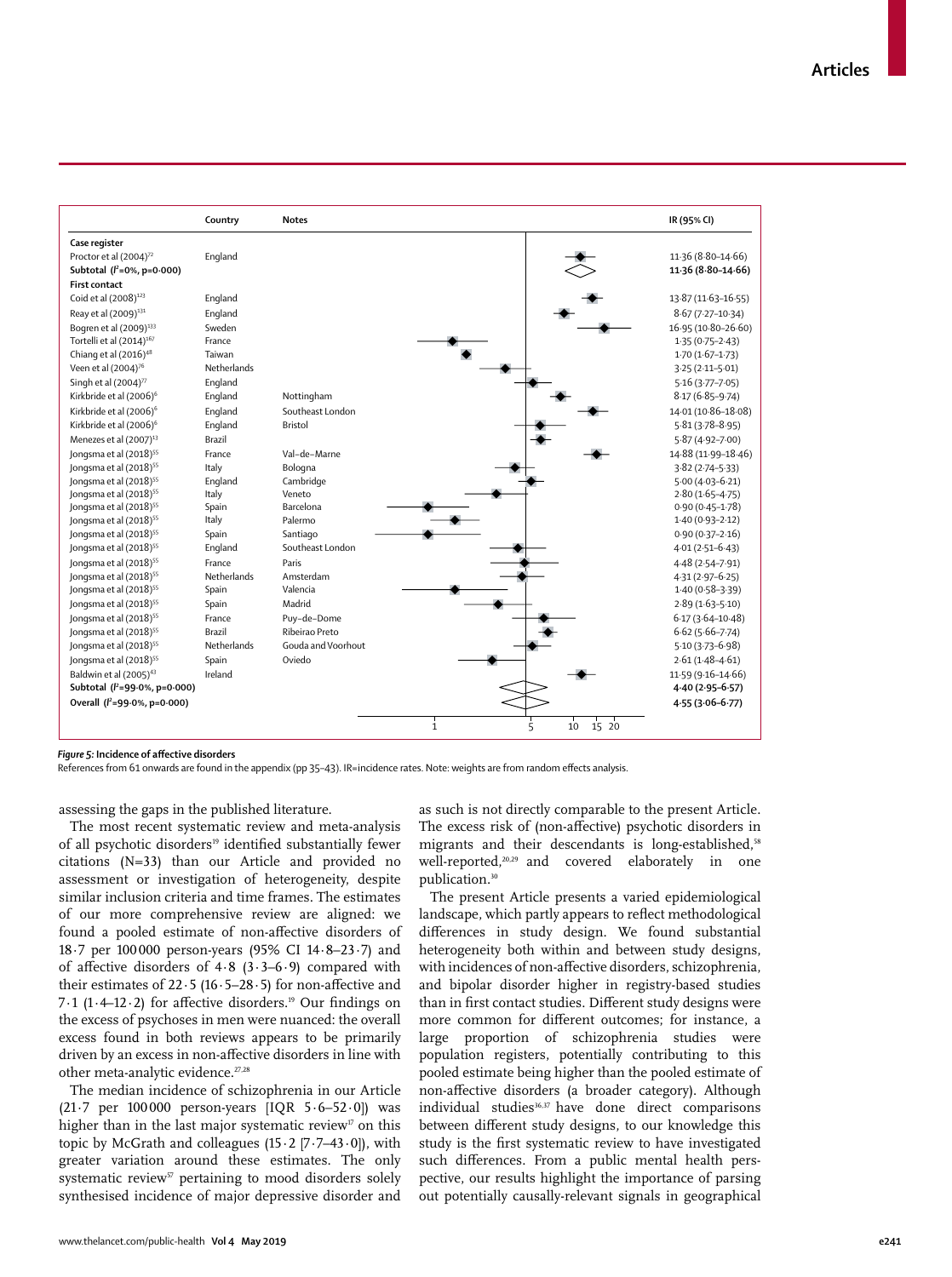

*Figure 6:* **Incidence of bipolar disorder**

References from 61 onwards are found in the appendix (pp 35–43). IR=incidence rates. Note: weights are from random effects analysis.

variance in incidence from noise generated through varying study designs used in different settings; individual studies<sup>16,55,59</sup> that have done so suggest substantive variation in the global burden of psychotic disorders remains.

Nevertheless, more research is required to understand heterogeneity in incidence produced by different study designs. One possible explanation is that register-based studies primarily (though not exclusively) originate from Scandinavian countries, and higher incidences might indicate an association between latitude and psychotic disorders (which is well-reported, but poorly understood).<sup>31</sup> Alternatively, although registry-based studies might ascertain new cases of psychotic disorder across an entire (usually secondary and tertiary) health-care system, not limited to contact with mental health providers, they also rely heavily on diagnoses made in clinical practice. Although such diagnoses are reliable,<sup>60</sup> first-contact studies are often able to include standardised diagnostic assessments, which might reduce the number of false positives, leading to lower reported incidence. Small study effects are not necessarily due to publication bias<sup>41</sup> and in our Article are consistent with the possibility of lower incidence rates reported in first contact designs; registry-based or insurance database-based studies tended to include a larger number of cases (table). However, sensitivity analyses (appendix p 32) suggest some withintype small study effects remained, which might reflect real variance between for instance urban (where a large number of cases accrue) and rural areas. In this Article, we were unable to assess effects of urbanicity, latitude, or other socioeconomic variables due to the preponderance of country-wide estimates for which no meaningful values could be assigned.

The geographical spread of studies in this Article remained mostly limited to Europe, Northern America, or Australia. One public health implication of our findings is the continued dearth of evidence outside of these settings, which might have profound consequences; for example, a cross-sectional study16 suggested the well established link between urbanicity and psychosis might not apply in LMICs. To fully understand and provide effective public mental health responses to the global burden of psychotic disorders, we will require methodologically-rigorous and culturally-appropriate epidemiological studies to delineate the incidence of psychotic disorders in a broader range of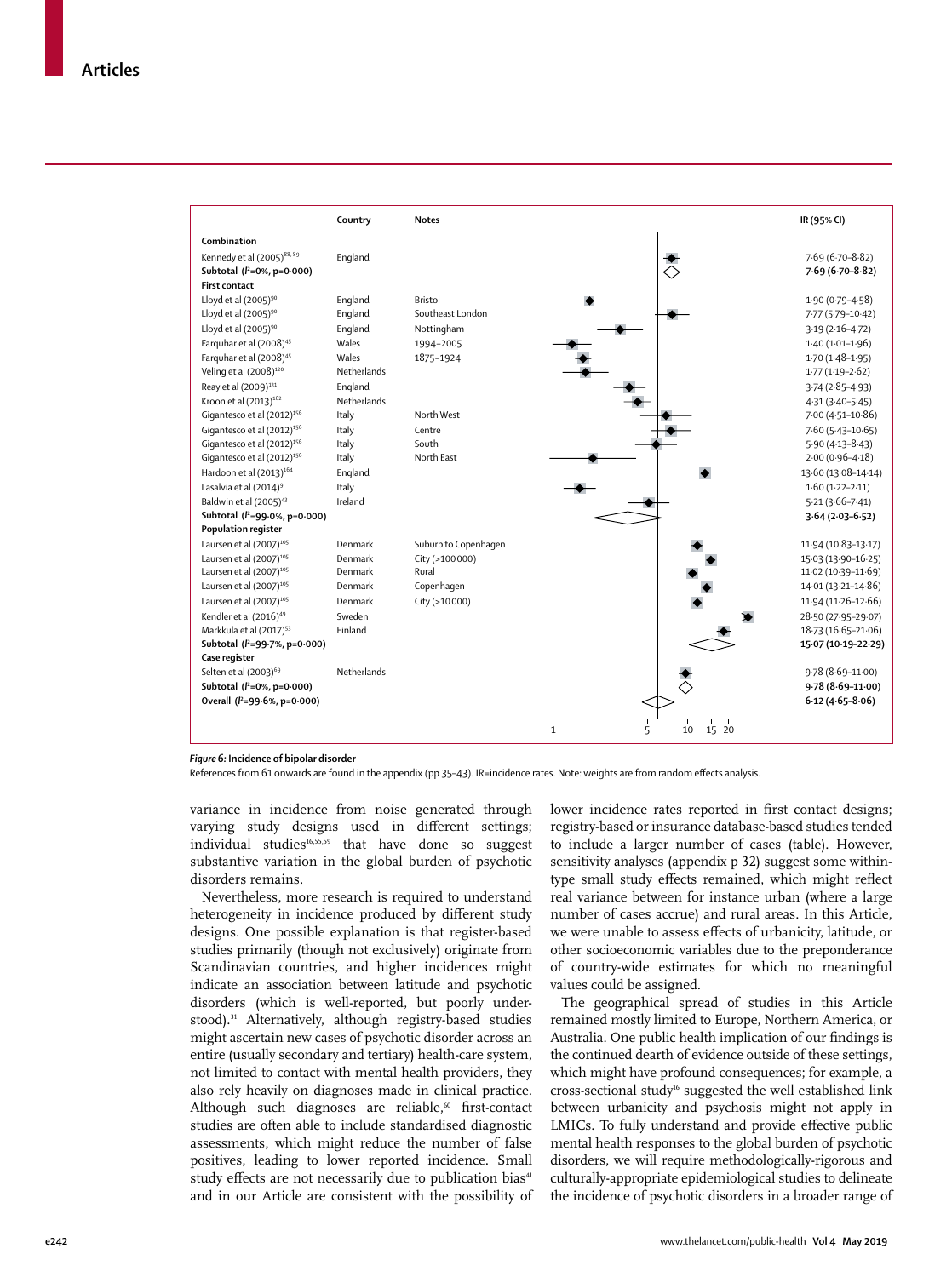settings than has thus far been considered.

Finally, our findings also suggest that developing international guidelines for investigation of the incidence of psychotic disorders in different settings could help minimise methodological heterogeneity in the reporting of psychosis incidence across the globe.

## **Contributors**

HEJ, JBK, and PBJ conceived the project and designed the protocol. HEJ and CT carried out the database searches, screened titles, abstracts, and full texts, extracted data from citations, prepared data for analyses, and carried out statistical analyses. HEJ provided supervision to CT and prepared the manuscript. HEJ, JBK, and CT quality scored all articles. JBK carried out the database searches, screened titles, abstracts and full texts, extracted data from citations (for all studies from England published before 2011), and provided the template spreadsheet. PBJ screened abstracts. JBK and PBJ resolved conflicts regarding inclusion of articles, provided supervision to HEJ and CT, and critically revised the manuscript at all stages.

#### **Declaration of interests**

PBJ has received honoraria from Janssen and Ricordati. HEJ, CT, and JBK declare no competing interests.

#### **Acknowledgments**

HEJ and PBJ are funded by the National Institute of Health Research (NIHR) Collaboration of Leadership in Applied Health Research and Care, East of England. HEJ is funded by the Economic and Social Research Council (grant ES/S011714/1). JBK is funded by the Wellcome Trust (grant 101272/Z/13/Z). This work was in part supported by the University College London (UCL)Hospital NIHR Biomedical Research Centre, which provided funding to the Division of Psychiatry, UCL.

#### **References**

- Hjorthøj C, Stürup AE, McGrath JJ, Nordentoft M. Years of potential life lost and life expectancy in schizophrenia: a systematic review and meta-analysis. *Lancet Psychiatry* 2017; **4:** 295–301.
- 2 Hayes JF, Marston L, Walters K, King MB, Osborn DP. Mortality gap for people with bipolar disorder and schizophrenia: UK-based cohort study 2000–2014. *Br J Psychiatry* 2017; **211:** 175–81.
- GBD 2017 Disease and Injury Incidence and Prevalence Collaborators. Global, regional, and national incidence, prevalence, and years lived with disability for 354 diseases and injuries for 195 countries and territories, 1990–2017: a systematic analysis for the Global Burden of Disease Study 2017. *Lancet* 2018; **392:** 1789–858.
- Knapp M, Mangalore R, Simon J. The global costs of schizophrenia. *Schizophr Bull* 2004; **30:** 279–93.
- 5 Anderson KK, Cheng J, Susser E, McKenzie KJ, Kurdyak P. Incidence of psychotic disorders among first-generation immigrants and refugees in Ontario. *Can Med Assoc J* 2015; **187:** E279–86.
- 6 Kirkbride JB, Fearon P, Morgan C, et al. Heterogeneity in incidence rates of schizophrenia and other psychotic syndromes: findings from the 3-center AeSOP study. *Arch Gen Psychiatry* 2006; **63:** 250–58.
- 7 Veling W, Selten JP, Veen N, Laan W, Blom JD, Hoek HW. Incidence of schizophrenia among ethnic minorities in the Netherlands: a four-year first-contact study. *Schizophr Res* 2006; **86:** 189–93.
- Leão TS, Sundquist J, Frank G, Johansson L-M, Johansson S-E, Sundquist K. Incidence of schizophrenia or other psychoses in first- and second-generation immigrants: a national cohort study. *J Nerv Ment Dis* 2006; **194:** 27–33.
- Lasalvia A, Bonetto C, Tosato S, et al. First-contact incidence of psychosis in north-eastern Italy: Influence of age, gender, immigration and socioeconomic deprivation. *Br J Psychiatry* 2014; **205:** 127–34.
- 10 Pelayo-Terán JM, Pérez-Iglesias R, Ramírez-Bonilla ML, et al. Epidemiological factors associated with treated incidence of first-episode non-affective psychosis in Cantabria: insights from the Clinical Programme on Early Phases of Psychosis. *Early Interv Psychiatry* 2008; **2:** 178–87.
- 11 Tarricone I, Mimmi S, Paparelli A, et al. First-episode psychosis at the West Bologna Community Mental Health Centre: results of an 8-year

prospective study. *Psychol Med* 2012; **42:** 2255–64.

- 12 Mulè A, Sideli L, Capuccio V, et al. Low incidence of psychosis in Italy: confirmation from the first epidemiological study in Sicily. *Soc Psychiatry Psychiatr Epidemiol* 2017; **52:** 155–62.
- Menezes P, Scazufca M. Incidence of first-contact psychosis in São Paulo, Brazil. *Br J Psychiatry* 2007; **191:** s102–06.
- 14 Burns JK, Esterhuizen T. Poverty, inequality and the treated incidence of first-episode psychosis. An ecological study from South Africa. *Soc Psychiatry Psychiatr Epidemiol* 2008; **43:** 331–35.
- Morgan C, John S, Esan O, et al. The incidence of psychoses in diverse settings, INTREPID (2): a feasibility study in India, Nigeria, and Trinidad. *Psychol Med* 2016; **46:** 1923–33.
- 16 DeVylder JE, Kelleher I, Lalane M, Oh H, Link BG, Koyanagi A. Association of urbanicity with psychosis in low- and middle-income countries. *JAMA Psychiatry* 2018; **75:** 679–86.
- 17 McGrath J, Saha S, Welham J, El Saadi O, MacCauley C, Chant D. A systematic review of the incidence of schizophrenia: the distribution of rates and the influence of sex, urbanicity, migrant status and methodology. *BMC Med* 2004; **2:** 13.
- 18 Kirkbride JB, Errazuriz A, Croudace TJ, et al. Incidence of schizophrenia and other psychoses in England, 1950–2009: a systematic review and meta-analyses. *PLoS One* 2012; **7:** e31660.
- 19 Castillejos MC, Martín-Pérez C, Moreno-Küstner B. A systematic review and meta-analysis of the incidence of psychotic disorders: the distribution of rates and the influence of gender, urbanicity, immigration and socio-economic level. *Psychol Med* 2018; **22:** 1–15.
- 20 Bourque F, van der Ven E, Malla A. A meta-analysis of the risk for psychotic disorders among first- and second-generation immigrants. *Psychol Med* 2011; **41:** 897–910.
- 21 Stafford J, Howard R, Kirkbride JB. The incidence of very late-onset psychotic disorders: a systematic review and meta-analysis, 1960–2016. *Psychol Med* 2018; **48:** 1775–86.
- Esterberg ML, Trotman HD, Holtzman C, Compton MT, Walker EF. The impact of a family history of psychosis on age-at-onset and positive and negative symptoms of schizophrenia: a meta-analysis. *Schizophr Res* 2010; **120:** 121–30.
- 23 Matheson SL, Shepherd AM, Pinchbeck RM, Laurens KR, Carr VJ. Childhood adversity in schizophrenia: a systematic meta-analysis. *Psychol Med* 2012; **43:** 1–13.
- 24 Moore THM, Zammit S, Lingford-Hughes A, et al. Cannabis use and risk of psychotic or affective mental health outcomes: a systematic review. *Lancet* 2007; **370:** 319–28.
- 25 Varese F, Smeets F, Drukker M, et al. Childhood adversities increase the risk of psychosis: a meta-analysis of patient-control, prospective- and cross-sectional cohort studies. *Schizophr Bull* 2012; **38:** 661–71.
- 26 Vassos E, Pedersen CB, Murray RM, Collier DA, Lewis CM. Meta-analysis of the association of urbanicity with schizophrenia. *Schizophr Bull* 2012; **38:** 1118–23.
- 27 van der Werf M, Hanssen M, Köhler S, et al. Systematic review and collaborative recalculation of 133 693 incident cases of schizophrenia. *Psychol Med* 2014; **44:** 9–16.
- Aleman A, Kahn RS, Selten J-P. Sex differences in the risk of schizophrenia. *Arch Gen Psychiatry* 2003; **60:** 565.
- 29 Cantor-Graae E, Selten J-P. Schizophrenia and migration: a meta-analysis and review. *Am J Psychiatry* 2005; **162:** 12–24.
- 30 Selten J-P, van der Ven E, Termorshuizen F. Migration and psychosis: a meta-analysis of incidence studies. *Psychol Med* 2019; **6:** 1–11.
- 31 Saha S, Chant DC, Welham JL, McGrath JJ. The incidence and prevalence of schizophrenia varies with latitude. *Acta Psychiatr Scand* 2006; **114:** 36–39.
- 32 Faris R, Dunham H. Mental disorders in urban areas: an ecological study of schizophrenia and other psychoses. Chicago, IL: The University of Chicago Press, 1939.
- 33 Hare EH. Mental illness and social conditions in Bristol. *J Ment Sci* 1956; **102:** 349–57.
- 34 Kirkbride JB, Jones PB, Ullrich S, Coid JW. Social deprivation, inequality, and the neighborhood-level incidence of psychotic syndromes in East London. *Schizophr Bull* 2014; **40:** 169–80.
- 35 Castillejos MC, Martín-Pérez C, Moreno-Küstner B. Incidence of psychotic disorders and its association with methodological issues. A systematic review and meta-analyses. *Schizophr Res* 2018; **204:** 458–59.